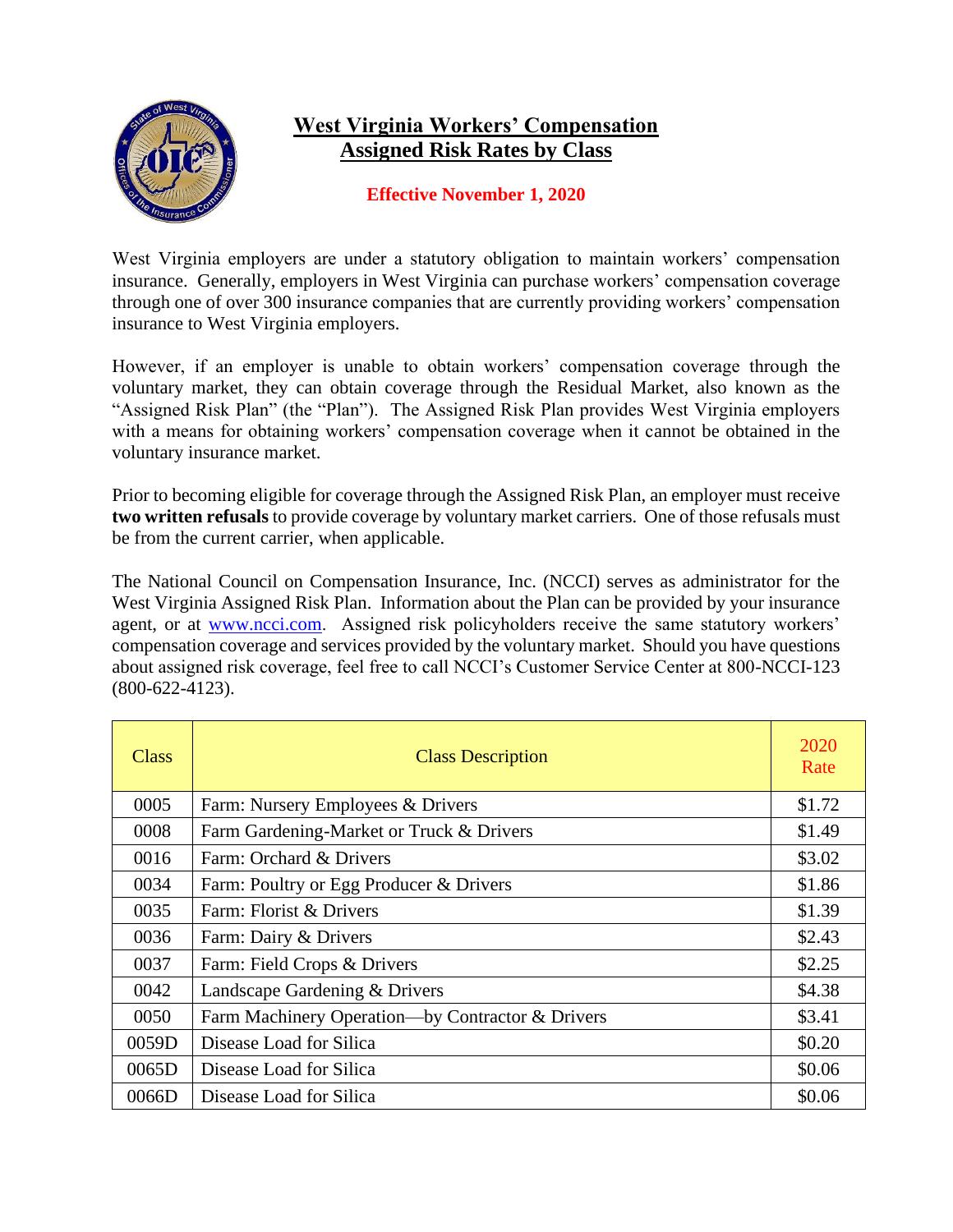| <b>Class</b> | <b>Class Description</b>                                                                                                                                         | 2020<br>Rate |
|--------------|------------------------------------------------------------------------------------------------------------------------------------------------------------------|--------------|
| 0067D        | Disease Load for Silica                                                                                                                                          | \$0.06       |
| 0079         | Farm: Berry or Vineyard & Drivers                                                                                                                                | \$1.73       |
| 0083         | Farm: Cattle or Livestock Raising NOC & Drivers                                                                                                                  | \$2.79       |
| 0106         | Tree Pruning, Spraying, Repairing-All Operations & Drivers                                                                                                       | \$5.56       |
| 0113         | Farm Fish Hatchery & Drivers                                                                                                                                     | \$2.26       |
| $0164*$      | Disease Experience in Connection With Any Classification Other Than<br>Coal Mining Where There Is Liability Under the Federal Coal Mine<br>Health and Safety Act | \$2.22       |
| 0170         | Farm: Animal Raising And Drivers                                                                                                                                 | \$1.32       |
| 0251         | <b>Irrigation Works Operation And Drivers</b>                                                                                                                    | \$2.39       |
| 0401         | <b>Cotton Gin Operation And Local Managers, Drivers</b>                                                                                                          | \$6.09       |
| 0771N        | Non-ratable code for 4771                                                                                                                                        | \$0.25       |
| 0908P        | Domestic Workers-Residences-Part-time                                                                                                                            | \$84.00      |
| 0913P        | Domestic Workers—Residences—Full time                                                                                                                            | \$273.00     |
| 0917         | Residential Cleaning Services by Contractor-Inside                                                                                                               | \$2.08       |
| $1005*$      | Coal Mining - Surface & Drivers                                                                                                                                  | \$9.85       |
| $1016X*$     | Coal Mining - NOC                                                                                                                                                | \$30.21      |
| 1164D        | Mining NOC - Not Coal - Underground - & Drivers                                                                                                                  | \$2.56       |
| 1165D        | Mining NOC - Not Coal - Surface - & Drivers                                                                                                                      | \$1.86       |
| 1320         | Oil or Gas Lease Operator - All Operations & Drivers                                                                                                             | \$2.06       |
| 1322         | Oil or Gas Well: Cleaning or Swabbing of Old Wells Having Previously<br>Produced Gas or Oil-by Contractor-No Drilling & Drivers                                  | \$4.66       |
| 1430         | Smelting, Sintering or Refining - Lead - & Drivers                                                                                                               | \$2.59       |
| 1438         | Smelting, Sintering or Refining - Metals - Not Iron or Lead - NOC &<br>Drivers                                                                                   | \$3.28       |
| 1452         | Ore Milling & Drivers                                                                                                                                            | \$1.67       |
| 1463         | Coal Billet or Briquette Mfg & Drivers                                                                                                                           | \$5.00       |
| 1472         | Distillation - Wood - & Drivers                                                                                                                                  | \$1.39       |
| 1624D        | Quarry NOC & Drivers                                                                                                                                             | \$2.10       |
| 1642         | Lime Mfg                                                                                                                                                         | \$1.32       |
| 1654         | Quarry-Cement Rock-Surface-And Drivers                                                                                                                           | \$3.30       |
| 1699         | Rock Wool Mfg.                                                                                                                                                   | \$1.47       |
| 1701         | <b>Cement Mfg</b>                                                                                                                                                | \$1.67       |
| 1710D        | Stone Crushing & Drivers                                                                                                                                         | \$3.02       |
| 1747         | Emery Works & Drivers                                                                                                                                            | \$1.32       |
| 1748         | Abrasive Wheel Mfg. And Drivers                                                                                                                                  | \$2.93       |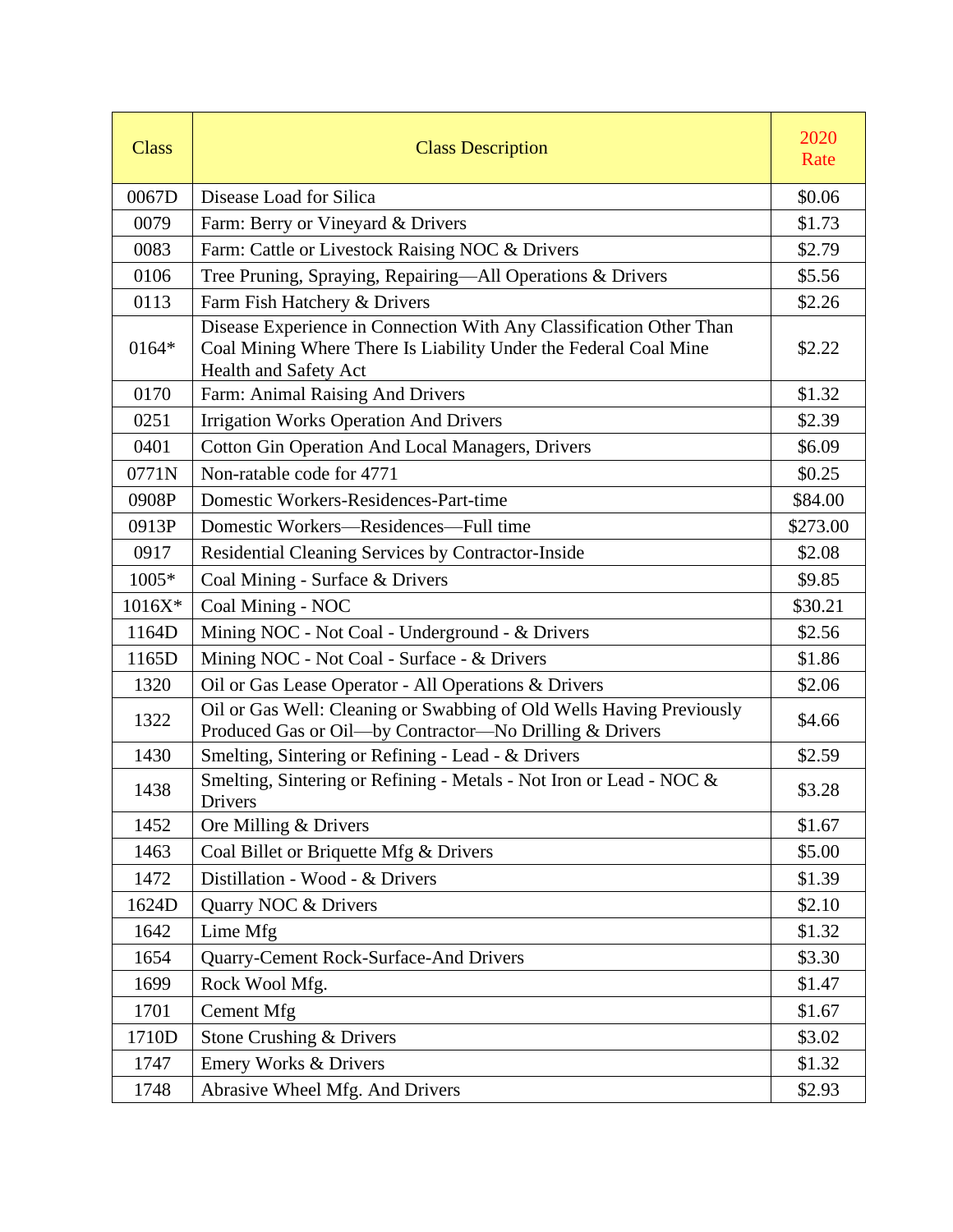| <b>Class</b> | <b>Class Description</b>                       | 2020<br>Rate |
|--------------|------------------------------------------------|--------------|
| 1803D        | Stone Cutting or Polishing NOC & Drivers       | \$4.24       |
| 1924         | Wire Drawing Or Cable Mfg.-Not Iron Or Steel   | \$1.30       |
| 1925         | Die Casting Mfg.                               | \$2.03       |
| 2002         | Macaroni Mfg                                   | \$1.78       |
| 2003         | Bakery & Drivers, Route Supervisors            | \$2.14       |
| 2014         | Grain or Feed Milling                          | \$2.74       |
| 2016         | Breakfast Food Mfg.                            | \$1.60       |
| 2021         | <b>Sugar Refining</b>                          | \$1.72       |
| 2039         | Ice-Cream Mfg. & Drivers                       | \$1.56       |
| 2041         | Candy, Chocolate, and Confection Mfg.          | \$1.64       |
| 2065         | Milk Products Mfg NOC                          | \$1.05       |
| 2070         | Creamery or Dairy & Route Supervisors, Drivers | \$3.75       |
| 2081         | <b>Butchering</b>                              | \$1.81       |
| 2089         | Packing House - All Operations                 | \$2.35       |
| 2095         | Meat Products Mfg NOC                          | \$2.80       |
| 2105         | <b>Fruit Packing</b>                           | \$2.91       |
| 2110         | Pickle Mfg.                                    | \$1.30       |
| 2111         | <b>Cannery NOC</b>                             | \$1.30       |
| 2112         | Fruit Evaporating or Preserving                | \$2.23       |
| 2114         | <b>Oyster Processing</b>                       | \$1.52       |
| 2121         | Brewery And Drivers.                           | \$0.76       |
| 2130         | Spirituous Liquor Distillery                   | \$1.07       |
| 2131         | <b>Spirituous Liquor Bottling</b>              | \$1.05       |
| 2143         | Fruit Juice Mfg. & Drivers                     | \$1.38       |
| 2157         | Bottling NOC & Route Supervisors, Drivers      | \$2.63       |
| 2172         | Cigarette Mfg                                  | \$0.76       |
| 2174         | Tobacco Rehandling Or Warehousing              | \$1.63       |
| 2211         | Cotton Batting, Wadding or Waste Mfg.          | \$4.09       |
| 2220         | Yarn or Thread Mfg - Cotton                    | \$1.15       |
| 2302         | Silk Thread or Yarn Mfg                        | \$0.99       |
| 2305         | Textile Fiber Mfg - Synthetic                  | \$1.27       |
| 2361         | Hosiery Mfg.                                   | \$1.07       |
| 2362         | Knit Goods Mfg NOC                             | \$1.08       |
| 2380         | Webbing Mfg.                                   | \$1.22       |
| 2388         | Embroidery Mfg.                                | \$0.77       |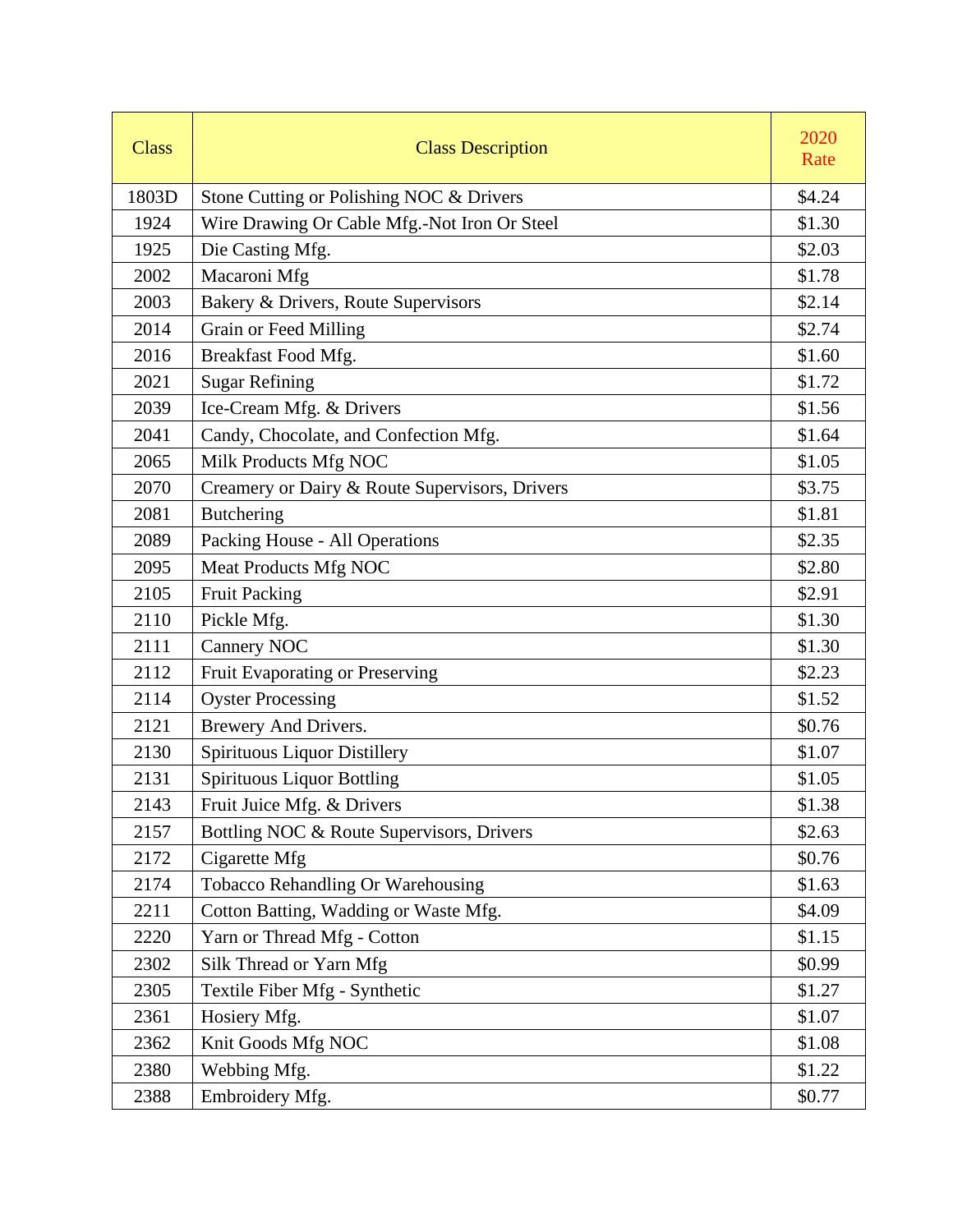| <b>Class</b> | <b>Class Description</b>                                                                               | 2020<br>Rate |
|--------------|--------------------------------------------------------------------------------------------------------|--------------|
| 2402         | Carpet or Rug Mfg NOC                                                                                  | \$1.56       |
| 2413         | Textile - Bleaching, Dyeing, Mercerizing, Finishing                                                    | \$1.41       |
| 2416         | Yarn Dyeing Or Finishing                                                                               | \$1.08       |
| 2417         | Cloth Printing.                                                                                        | \$0.67       |
| 2501         | Cloth, Canvas and Related Products Mfg. NOC                                                            | \$1.30       |
| 2503         | Dressmaking or Tailoring - Custom Exclusively                                                          | \$0.67       |
| 2570         | Mattress or Box Spring Mfg.                                                                            | \$2.37       |
| 2585         | Laundry NOC & Route Supervisors, Drivers                                                               | \$1.83       |
| 2586         | Cleaning Or Dyeing And Route Supervisors, Drivers                                                      | \$1.69       |
| 2587         | Towel or Toilet Supply Co. & Route Supervisors, Drivers                                                | \$1.80       |
| 2589         | Laundry and Dry Cleaning Store - Retail & Route Supervisors, Drivers                                   | \$1.18       |
| 2600         | Fur Processing-Preparing Skins                                                                         | \$2.18       |
| 2623         | Tanning                                                                                                | \$3.89       |
| 2651         | Shoe Stock Mfg.                                                                                        | \$1.01       |
| 2660         | Boot or Shoe Mfg. NOC                                                                                  | \$1.41       |
| 2683         | Luggage Mfg                                                                                            | \$1.30       |
| 2701         | Logging or Tree Removal-Log Hauling & Drivers                                                          | \$7.33       |
| 2702         | Logging or Tree Removal -Non Mechanized Operations                                                     | \$22.55      |
| 2709         | Logging or Tree Removal: Mechanized Equipment Operators                                                | \$8.64       |
| 2710         | Sawmill                                                                                                | \$4.96       |
| 2714         | Veneer Mfg                                                                                             | \$2.25       |
| 2731         | Planing or Molding Mill                                                                                | \$1.92       |
| 2735         | <b>Barrel Stock Mfg.-Wood</b>                                                                          | \$2.22       |
| 2759         | Pallet, Box or Box Shook Mfg. Wooden                                                                   | \$3.13       |
| 2790         | Pattern Making NOC                                                                                     | \$0.98       |
| 2797         | Manufactured, Modular, Or Prefabricated Home Manufacturing-Shop<br>Work—All Operations & Drivers       | \$2.12       |
| 2799         | Manufactured, Modular, Or Prefabricated Home Setup, Hookup, Or<br><b>Installation At Building Site</b> | \$3.83       |
| 2802         | Carpentry - Shop Only - & Drivers                                                                      | \$2.37       |
| 2835         | <b>Brush or Broom Assembly</b>                                                                         | \$1.46       |
| 2836         | Brush Or Broom Mfg. NOC                                                                                | \$1.61       |
| 2841         | <b>Woodenware Manufacturing NOC</b>                                                                    | \$2.15       |
| 2881         | Furniture Assembly - Wood - From Manufactured Parts                                                    | \$1.49       |
| 2883         | Furniture Mfg - Wood - NOC                                                                             | \$1.63       |
| 2915         | <b>Veneer Products Mfg</b>                                                                             | \$1.92       |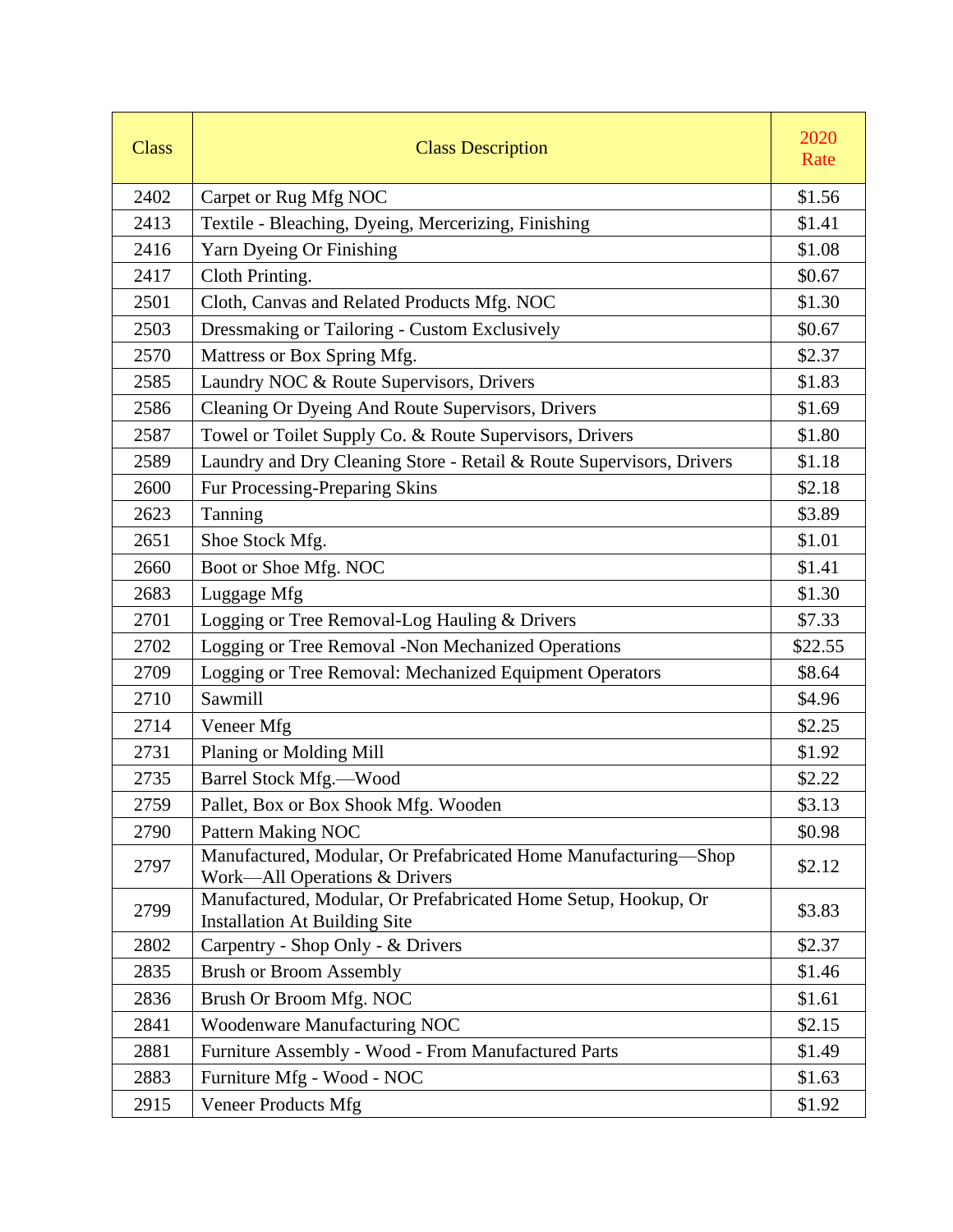| <b>Class</b> | <b>Class Description</b>                                                                                    | 2020<br>Rate |
|--------------|-------------------------------------------------------------------------------------------------------------|--------------|
| 2916         | Veneer Products Mfg - No Veneer Mfg                                                                         | \$1.97       |
| 2923         | Musical Instruments Mfg - Wood NOC                                                                          | \$1.12       |
| 2960         | Wood Preserving & Drivers                                                                                   | \$3.08       |
| 3004         | Iron or Steel: Manufacturing: Steelmaking - & Drivers                                                       | \$0.88       |
| 3018         | Iron or Steel: Manufacturing: Rolling Mill & Drivers                                                        | \$1.80       |
| 3022         | Pipe or Tube Mfg NOC & Drivers                                                                              | \$2.17       |
| 3027         | Rolling Mill NOC & Drivers                                                                                  | \$1.39       |
| 3028         | Pipe or Tube Mfg - Iron or Steel - & Drivers                                                                | \$1.64       |
| 3030         | Iron or Steel: Fabrication: Ironworks or Steelworks-Shop-Structural &<br>Drivers                            | \$3.52       |
| 3040         | Iron or Steel: Fabrication: Iron Works - Shop - Ornamental - & Drivers                                      | \$2.82       |
| 3041         | Iron or Steel: Fabrication: Iron Works - Shop - Decorative or Artistic -<br>Foundries, Drivers              | \$3.45       |
| 3042         | Elevator Or Escalator Mfg.                                                                                  | \$2.51       |
| 3064         | <b>Sign Manufacturing Metal</b>                                                                             | \$1.89       |
| 3076         | Sheet Metal Products Mfg - Shop                                                                             | \$1.64       |
| 3081D        | Foundry - Ferrous - NOC                                                                                     | \$3.27       |
| 3082D        | <b>Foundry Steel Castings</b>                                                                               | \$2.44       |
| 3085D        | Foundry - Nonferrous                                                                                        | \$2.77       |
| 3110         | Forging Work - Drop or Machine                                                                              | \$2.82       |
| 3111         | Blacksmith                                                                                                  | \$1.22       |
| 3113         | Tool Mfg - Not Drop or Machine Forged - NOC                                                                 | \$0.96       |
| 3114         | Tool Mfg - Drop or Machine Forged - NOC: Machining or Finishing of<br><b>Tools or Die Making Operations</b> | \$1.75       |
| 3118         | Saw Mfg.                                                                                                    | \$0.99       |
| 3119         | Needle Mfg                                                                                                  | \$0.51       |
| 3122         | Cutlery Mfg NOC                                                                                             | \$1.21       |
| 3126         | Tool Mfg - Agricultural, Construction, Logging, Mining, Oil or Artesian<br>Well                             | \$1.35       |
| 3131         | Button Or Fastener Mfg.-Metal                                                                               | \$1.41       |
| 3132         | Nut or Bolt Mfg.                                                                                            | \$1.67       |
| 3145         | Screw Mfg.                                                                                                  | \$1.25       |
| 3146         | Hardware Mfg. NOC                                                                                           | \$1.32       |
| 3169         | Stove Mfg.                                                                                                  | \$1.53       |
| 3179         | <b>Electrical Apparatus Mfg NOC</b>                                                                         | \$1.05       |
| 3180         | Electric Or Gas Lighting Fixtures Mfg                                                                       | \$1.43       |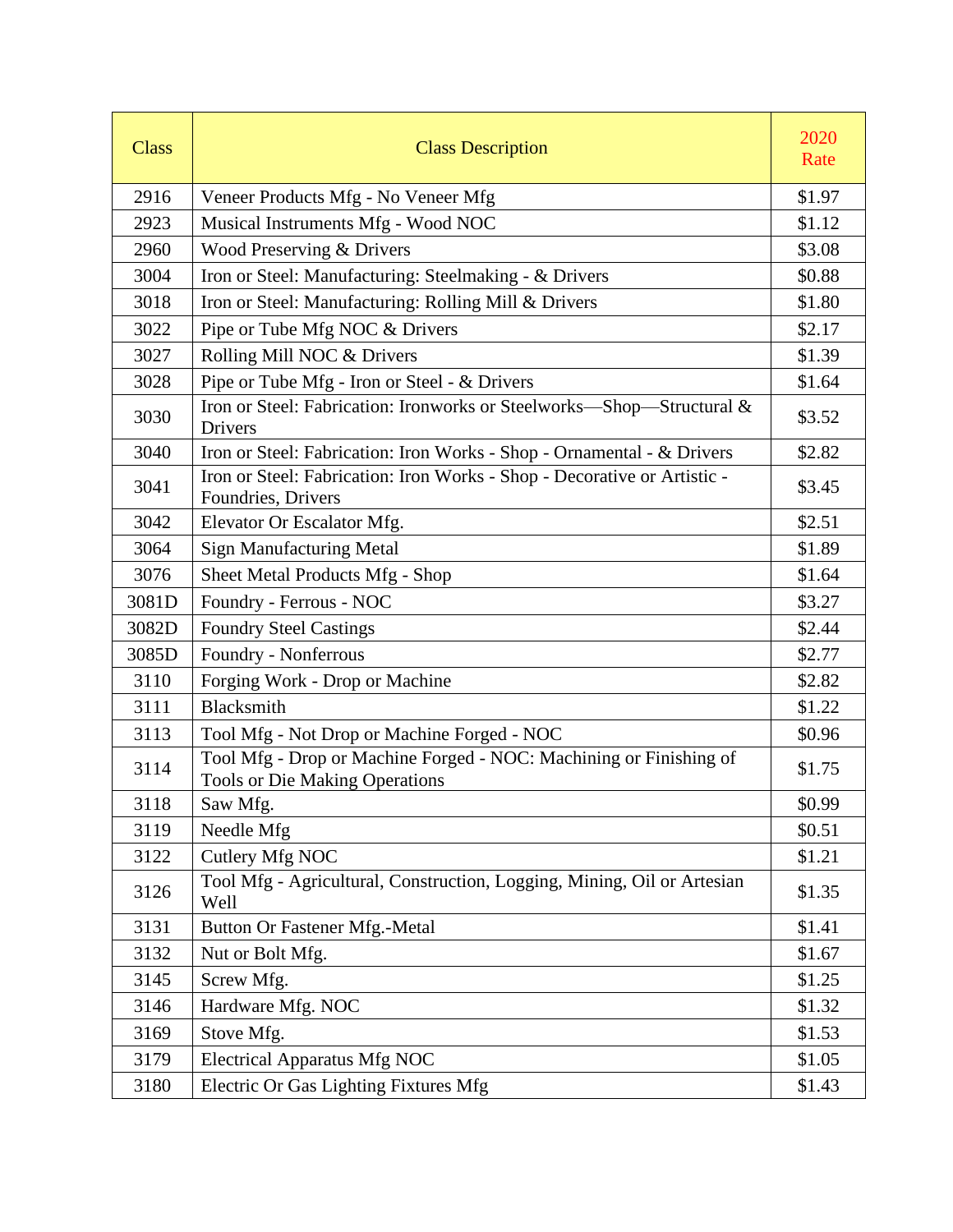| <b>Class</b> | <b>Class Description</b>                        | 2020<br>Rate |
|--------------|-------------------------------------------------|--------------|
| 3188         | Plumbing Supplies Mfg, NOC                      | \$1.08       |
| 3220         | Can Mfg                                         | \$1.07       |
| 3224         | Enamel or Agate Ware Mfg.                       | \$2.49       |
| 3227         | Aluminum Ware Mfg.                              | \$1.61       |
| 3240         | Wire Rope or Cable Mfg.-Iron or Steel           | \$1.47       |
| 3241         | Wire Drawing-Iron Or Steel.                     | \$1.58       |
| 3255         | Wire Cloth Mfg                                  | \$1.35       |
| 3257         | Wire Goods Mfg. NOC                             | \$1.47       |
| 3270         | Eyelet Mfg.                                     | \$1.60       |
| 3300         | Bed Spring or Wire Mattress Mfg.                | \$2.45       |
| 3303         | Spring Mfg.                                     | \$1.49       |
| 3307         | Heat-Treating-Metal                             | \$1.72       |
| 3315         | <b>Brass or Copper Goods Mfg</b>                | \$1.75       |
| 3334         | Tin Foil Mfg.                                   | \$1.30       |
| 3336         | <b>Type Foundry</b>                             | \$1.50       |
| 3365         | Welding or Cutting NOC & Drivers                | \$2.71       |
| 3372         | Electroplating                                  | \$2.01       |
| 3373         | Galvanizing or Tinning - Not Electrolytic       | \$1.94       |
| 3383         | Jewelry Mfg.                                    | \$0.88       |
| 3385         | Watch Mfg                                       | \$0.51       |
| 3400         | Metal Stamped Goods Mfg NOC                     | \$1.81       |
| 3507         | Construction or Agricultural Machinery Mfg      | \$1.80       |
| 3515         | Textile Machinery Mfg.                          | \$1.32       |
| 3548         | Printing Or Bookbinding Machine Mfg             | \$0.64       |
| 3559         | Confection Machine Mfg.                         | \$1.49       |
| 3574         | Computing, Recording or Office Machine Mfg, NOC | \$0.68       |
| 3581         | Fuel Injection Device Mfg                       | \$0.62       |
| 3612         | Pump Mfg.                                       | \$1.15       |
| 3620         | Boiler making                                   | \$1.86       |
| 3629         | Precision Machined Parts Mfg. NOC               | \$0.84       |
| 3632         | Machine Shop NOC                                | \$1.95       |
| 3634         | Valve Mfg                                       | \$0.94       |
| 3635         | Gear Mfg or Grinding                            | \$1.50       |
| 3638         | <b>Ball Or Roller Bearing Mfg</b>               | \$1.07       |
| 3642         | Battery Mfg. - Dry                              | \$0.79       |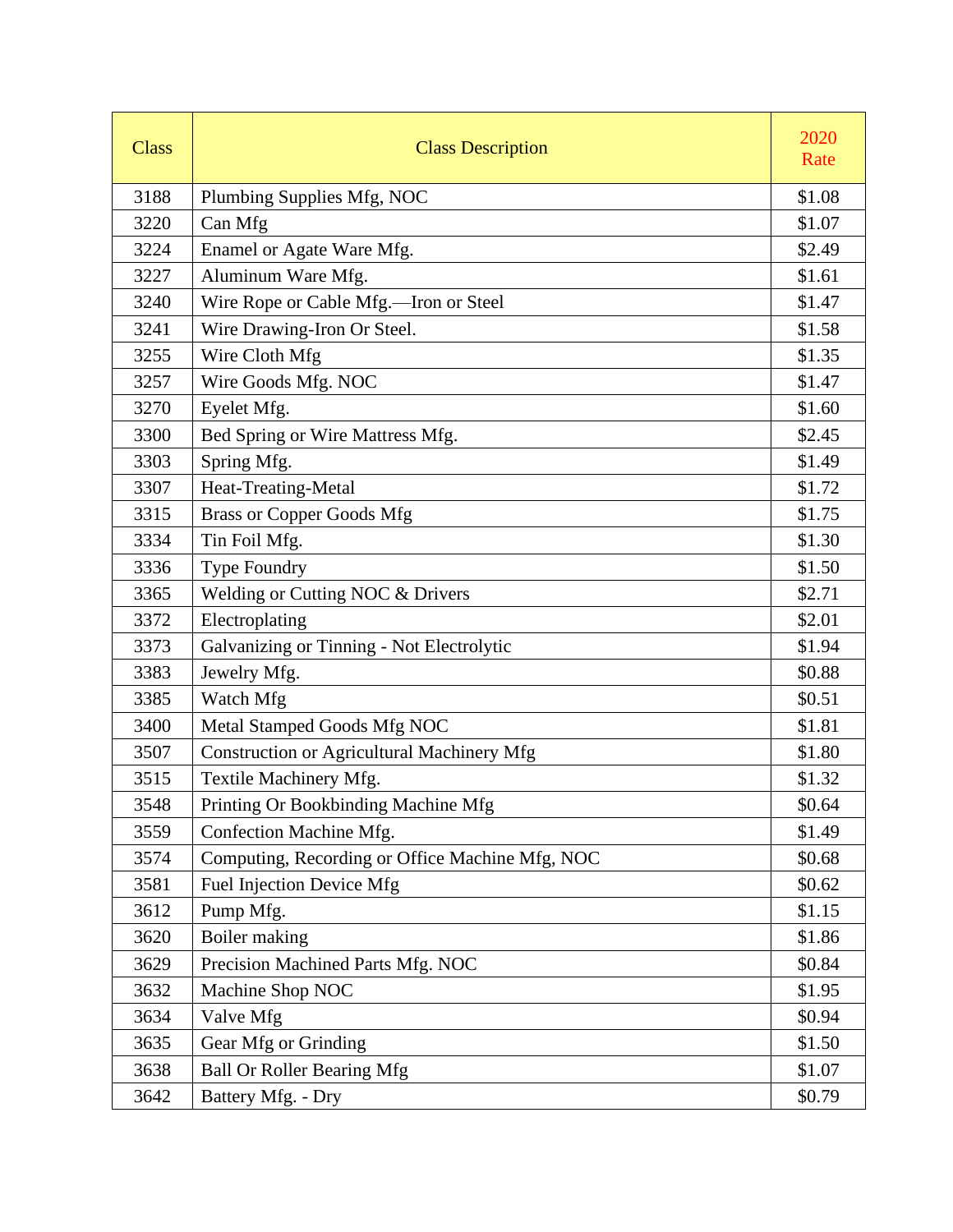| <b>Class</b> | <b>Class Description</b>                                         | 2020<br>Rate |
|--------------|------------------------------------------------------------------|--------------|
| 3643         | Electric Power or Transmission Equipment Mfg.                    | \$1.29       |
| 3647         | <b>Battery Mfg - Storage</b>                                     | \$1.75       |
| 3648         | Automotive Lighting, Ignition, or Starting Apparatus Mfg. NOC    | \$0.85       |
| 3681         | Television, Radio, Telephone or Telecommunication Device Mfg NOC | \$0.42       |
| 3685         | Instrument Mfg, NOC                                              | \$0.60       |
| 3719         | Oil Still Erection Or Repair                                     | \$0.65       |
| 3724         | Machinery or Equipment Erection or Repair NOC & Drivers          | \$2.70       |
| 3726         | Boiler Installation or Repair - Steam                            | \$1.92       |
| 3803         | Automobile Wheel Mfg.-Metal-Not Cast                             | \$1.32       |
| 3807         | Automobile Radiator Mfg                                          | \$1.43       |
| 3808         | Automobile Mfg or Assembly                                       | \$1.78       |
| 3821         | Automobile Recycling & Drivers                                   | \$3.87       |
| 3822         | Automobile, Bus, Truck or Trailer Body Mfg: Die Pressed Steel    | \$1.97       |
| 3824         | Automobile, Bus, Truck or Trailer Body Mfg: NOC                  | \$2.26       |
| 3826         | Aircraft Engine Mfg.                                             | \$0.45       |
| 3827         | Automobile Engine Mfg.                                           | \$1.29       |
| 3830         | Airplane Mfg.                                                    | \$0.67       |
| 3851         | Motorcycle Mfg. Or Assembly                                      | \$1.35       |
| 3865         | Baby Carriage Mfg.                                               | \$1.04       |
| 3881         | Car Mfg. - Railroad - & Drivers                                  | \$2.01       |
| 4000         | Sand or Gravel Digging & Drivers                                 | \$2.51       |
| 4021         | Brick or Clay Products Mfg. NOC & Drivers                        | \$2.45       |
| 4024D        | Refractory Products Mfg & Drivers                                | \$2.25       |
| 4034         | Concrete Products Mfg & Drivers                                  | \$3.31       |
| 4036         | Plasterboard or Plaster Block Mfg. & Drivers                     | \$1.39       |
| 4038         | Plaster Statuary or Ornament Mfg.                                | \$1.60       |
| 4062         | Pottery Mfg: Porcelain Ware-Mechanical Press Forming             | \$1.69       |
| 4101         | Glass Mfg - & Drivers                                            | \$1.39       |
| 4109         | Integrated Circuit Mfg.                                          | \$0.25       |
| 4110         | Electric Bulb Mfg.                                               | \$0.53       |
| 4111         | Glassware Mfg. - No Automatic Blowing Machines                   | \$1.83       |
| 4114         | Glassware Mfg NOC                                                | \$1.64       |
| 4130         | <b>Glass Merchant</b>                                            | \$1.94       |
| 4131         | Mirror Mfg.                                                      | \$2.45       |
| 4133         | Cathedral or Art Glass Window Mfg.                               | \$1.58       |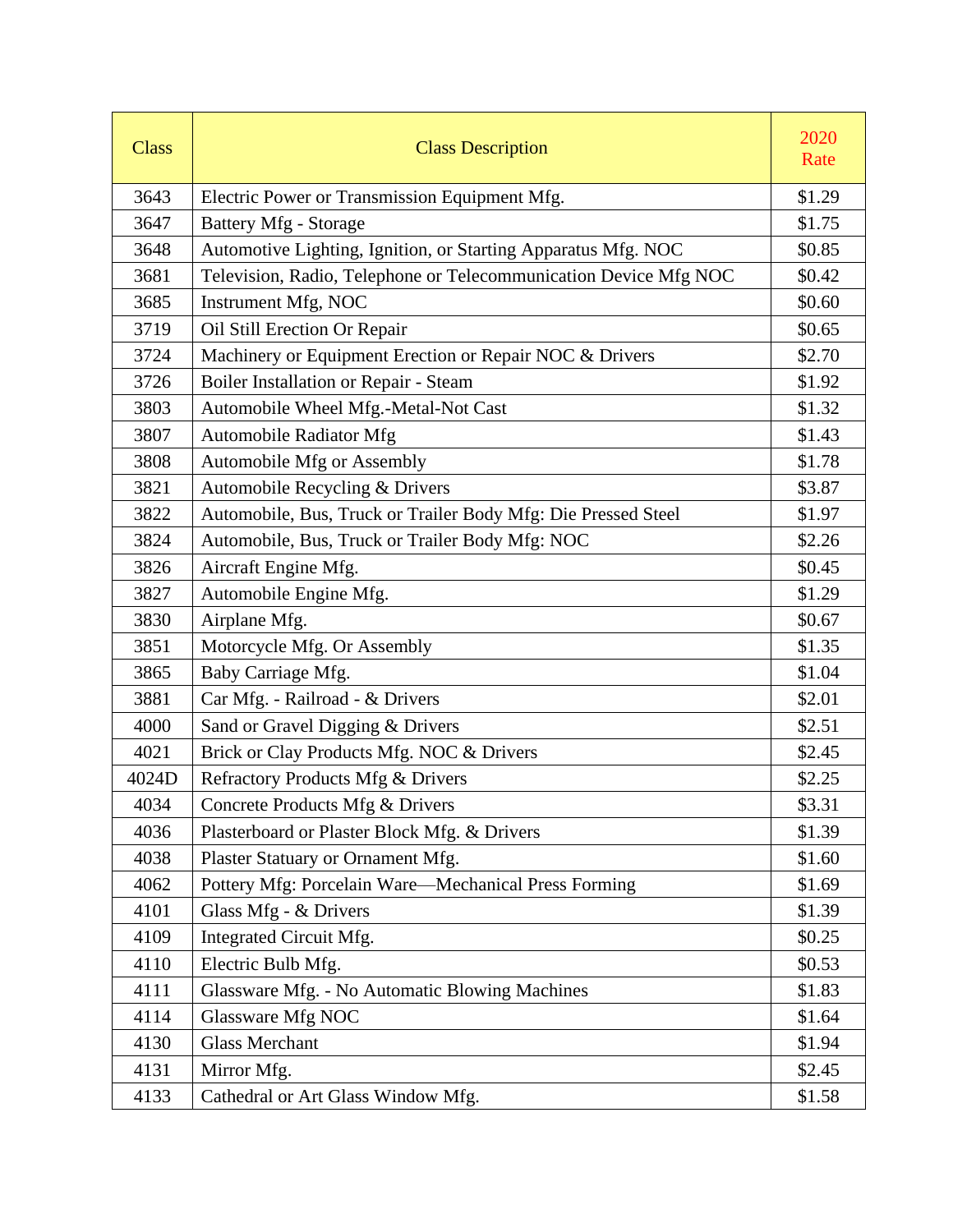| <b>Class</b> | <b>Class Description</b>                                        | 2020<br>Rate |
|--------------|-----------------------------------------------------------------|--------------|
| 4149         | <b>Optical Goods Mfg. NOC</b>                                   | \$0.40       |
| 4206         | Pulp Mfg - Ground Wood Process                                  | \$1.46       |
| 4207         | <b>Pulp Mfg - Chemical Process</b>                              | \$0.98       |
| 4239         | Paper Mfg                                                       | \$1.52       |
| 4240         | Box Mfg. - Set-Up Paper                                         | \$1.75       |
| 4243         | Box Mfg. - Folding Paper - NOC                                  | \$1.41       |
| 4244         | Corrugated or Fiberboard Container Mfg.                         | \$1.49       |
| 4250         | Paper Coating                                                   | \$1.08       |
| 4251         | Stationery Mfg.                                                 | \$1.73       |
| 4263         | <b>Fiber Goods Mfg</b>                                          | \$1.41       |
| 4273         | Bag Mfg - Plastic or Paper                                      | \$1.46       |
| 4279         | Paper Goods Mfg NOC                                             | \$1.29       |
| 4283         | Building or Roofing Paper or Felt Preparation - No Installation | \$0.87       |
| 4299         | Printing                                                        | \$1.22       |
| 4304         | Newspaper Publishing                                            | \$2.80       |
| 4307         | Bookbinding                                                     | \$0.94       |
| 4351         | Photoengraving                                                  | \$0.53       |
| 4352         | Engraving                                                       | \$0.93       |
| 4361         | Photographer - All Employees & Clerical, Salespersons, Drivers  | \$0.51       |
| 4410         | Rubber Goods Mfg NOC                                            | \$1.53       |
| 4420         | Rubber Tire Mfg                                                 | \$2.42       |
| 4431         | Magnetic And Optical Recording Media Mfg                        | \$0.84       |
| 4432         | Pen Mfg                                                         | \$0.65       |
| 4452         | Plastics Mfg - Fabricated Products NOC                          | \$1.36       |
| 4459         | Plastics Mfg Sheets, Rods, or Tubes                             | \$1.30       |
| 4470         | Cable Mfg.-Insulated Electrical                                 | \$1.30       |
| 4484         | Plastics Manufacturing: Molded Products NOC                     | \$1.30       |
| 4493         | Fabric Coating or Impregnating NOC                              | \$1.46       |
| 4511         | <b>Analytical Chemist</b>                                       | \$0.36       |
| 4557         | Ink Mfg.                                                        | \$1.12       |
| 4558         | Paint Mfg                                                       | \$0.98       |
| 4568         | Salt, Borax or Potash Producing or Refining & Drivers           | \$1.15       |
| 4581         | Phosphate Works And Drivers                                     | \$0.54       |
| 4583         | Fertilizer Mfg & Drivers                                        | \$2.80       |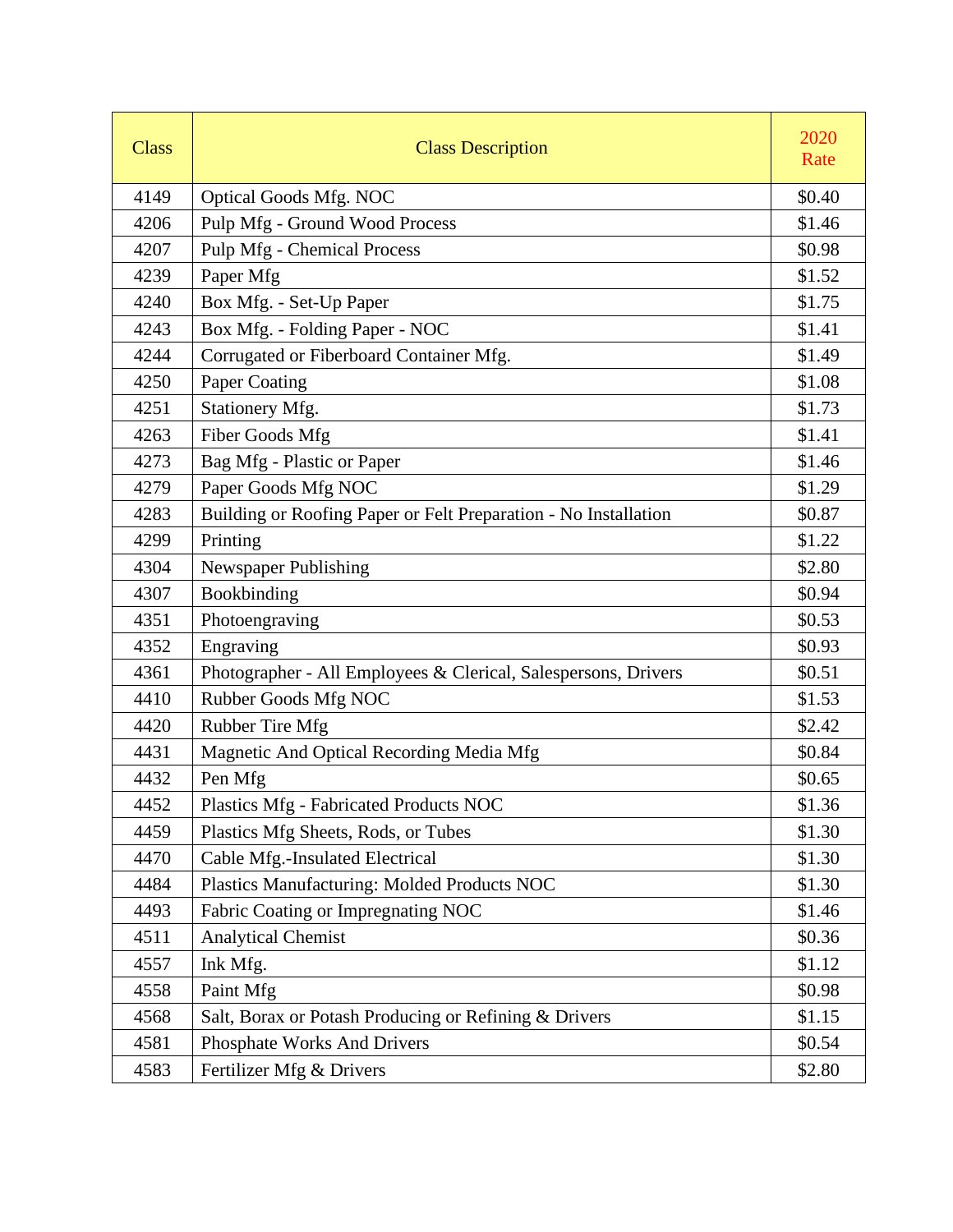| <b>Class</b> | <b>Class Description</b>                                                                          | 2020<br>Rate |
|--------------|---------------------------------------------------------------------------------------------------|--------------|
| 4611         | Drug, Medicine or Pharmaceutical Preparation, Compounding or Blending<br>- No Mfg. Of Ingredients | \$0.50       |
| 4635         | Oxygen or Hydrogen Mfg & Drivers                                                                  | \$1.70       |
| 4653         | Glue Mfg & Drivers                                                                                | \$0.88       |
| 4665         | Rendering Works NOC & Drivers                                                                     | \$3.75       |
| 4683         | Oil Mfg. - Vegetable - NOC                                                                        | \$2.03       |
| 4686         | Oil Mfg.-Vegetable-Solvent Extraction Process                                                     | \$1.32       |
| 4692         | <b>Dental Laboratory</b>                                                                          | \$0.36       |
| 4693         | Pharmaceutical or Surgical Goods Mfg. NOC                                                         | \$0.51       |
| 4703         | Corn Products Mfg                                                                                 | \$1.05       |
| 4717         | <b>Butter Substitute Mfg</b>                                                                      | \$1.21       |
| 4720         | Soap or Synthetic Detergent Mfg.                                                                  | \$1.19       |
| 4740         | Oil Refining - Petroleum - & Drivers                                                              | \$0.46       |
| 4741         | Asphalt or Tar Distilling or Refining & Drivers                                                   | \$1.35       |
| 4751         | Synthetic Rubber Mfg                                                                              | \$1.01       |
| 4771N        | Explosives or Ammunition Mfg: NOC & Drivers                                                       | \$1.38       |
| 4777         | Explosives Distributors & Drivers                                                                 | \$4.00       |
| 4825         | Drug, Medicine or Pharmaceutical Preparation Mfg. - Includes Mfg. Of<br>Ingredients               | \$0.40       |
| 4828         | Chemical Blending or Mixing NOC - All Operations and Drivers                                      | \$1.04       |
| 4829         | Chemical Manufacturing NOC - All Operations & Drivers-INCLUDES<br><b>BLENDING OR MIXING</b>       | \$0.67       |
| 4902         | Sporting Goods Mfg. NOC                                                                           | \$1.38       |
| 4923         | Photographic Supplies Mfg.                                                                        | \$0.57       |
| 5020         | Ceiling Installation - Suspended Acoustical Grid Type                                             | \$3.75       |
| 5022         | <b>Masonry NOC</b>                                                                                | \$5.27       |
| 5037         | Painting: Metal Structures - Over Two Stories in Height - & Drivers                               | \$8.80       |
| 5040         | Iron or Steel: Erection - Frame Structures                                                        | \$5.10       |
| 5057         | Iron or Steel: Erection NOC                                                                       | \$2.73       |
| 5059         | Iron or Steel: Erection - Frame Structures Not Over Two Stories in Height                         | \$10.07      |
| 5102         | Door, Door Frame or Sash Erection - Metal or Metal Covered                                        | \$3.35       |
| 5146         | Furniture or Fixtures Installation - Portable - NOC                                               | \$3.53       |
| 5160         | <b>Elevator Erection or Repair</b>                                                                | \$1.53       |
| 5183         | Plumbing NOC & Drivers                                                                            | \$1.47       |
| 5188         | Automatic Sprinkler Installation & Drivers                                                        | \$1.75       |
| 5190         | Electrical Wiring - Within Buildings & Drivers                                                    | \$1.55       |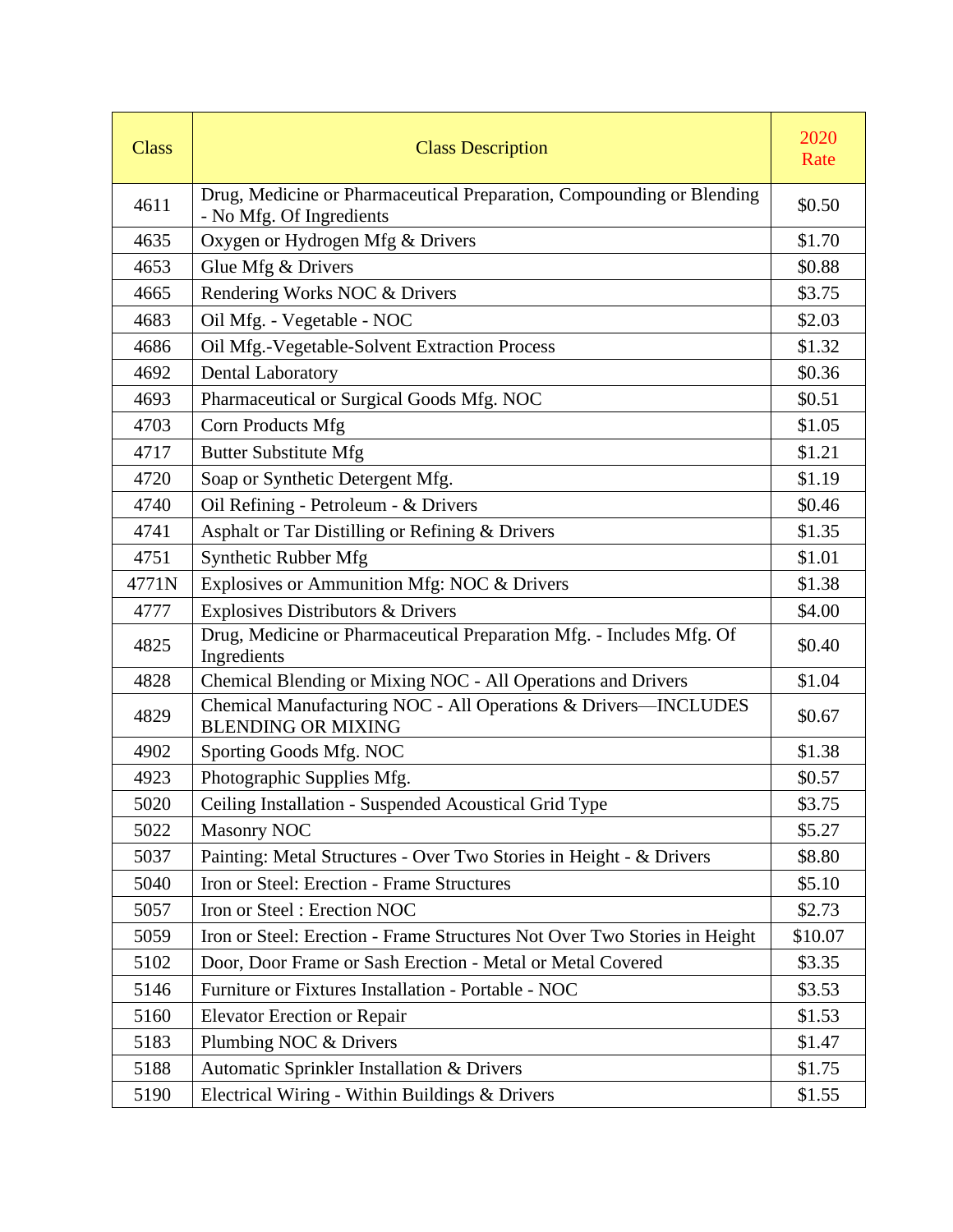| <b>Class</b> | <b>Class Description</b>                                                                                        | 2020<br>Rate |
|--------------|-----------------------------------------------------------------------------------------------------------------|--------------|
| 5191         | Office Machine Installation, Inspection, Adjustment or Repair                                                   | \$0.45       |
| 5192         | Vending or Coin Operated Machines - Installation, Service or Repair &<br>Salespersons, Drivers                  | \$1.44       |
| 5213         | <b>Concrete Construction NOC</b>                                                                                | \$3.61       |
| 5215         | Concrete Work - Incidental to the Construction of Private Residence                                             | \$3.19       |
| 5221         | Concrete or Cement Work - Floors, Driveways, Yards or Sidewalks &<br><b>Drivers</b>                             | \$2.71       |
| 5222         | Concrete Construction in Connection with Bridges or Culverts                                                    | \$5.02       |
| 5223         | Swimming Pool Construction - Not Iron or Steel - & Drivers                                                      | \$3.11       |
| 5348         | Ceramic Tile, Indoor Stone, Marble, or Mosaic Work                                                              | \$2.54       |
| 5402         | <b>Hothouse Erection-All Operations</b>                                                                         | \$3.18       |
| 5403         | Carpentry NOC.                                                                                                  | \$3.38       |
| 5437         | Carpentry - Installation of Cabinet Work or Interior Trim                                                       | \$3.47       |
| 5443         | Lathing & Drivers                                                                                               | \$2.42       |
| 5445         | Wallboard Installation within Buildings & Drivers                                                               | \$3.93       |
| 5462         | Glazier - Away From Shop & Drivers                                                                              | \$4.35       |
| 5472         | Asbestos Contractor - Pipe and Boiler Work Exclusively & Drivers                                                | \$3.70       |
| 5473         | Asbestos Contractor - NOC & Drivers                                                                             | \$4.79       |
| 5474         | Painting or Paperhanging NOC & Shop Operations, Drivers                                                         | \$3.76       |
| 5478         | Floor Covering Installation-Resilient Flooring-Carpet and Laminate<br>Flooring                                  | \$2.22       |
| 5479         | <b>Insulation Work NOC &amp; Drivers</b>                                                                        | \$3.19       |
| 5480         | Plastering NOC & Drivers                                                                                        | \$3.38       |
| 5491         | Paperhanging & Drivers                                                                                          | \$1.27       |
| 5506         | Street or Road Construction: Paving or Repaving & Drivers                                                       | \$7.34       |
| 5507         | Street or Road Construction: Subsurface Work & Drivers                                                          | \$2.99       |
| 5535         | Awning Erection-Metal-Erection of Metal Awnings Exclusively & Drivers                                           | \$4.52       |
| 5537         | Heating, Ventilation, Air-Conditioning and Refrigeration Systems-<br>Installation, Service and Repair & Drivers | \$2.57       |
| 5551         | Roofing - All Kinds & Drivers                                                                                   | \$9.59       |
| 5606         | Contractor-Project Manager, Construction Executive, Construction<br>Manager or Construction Superintendent      | \$0.65       |
| 5610         | <b>Cleaners-Debris Removal</b>                                                                                  | \$2.74       |
| 5645         | Carpentry - Detached One or Two Family Dwellings                                                                | \$6.58       |
| 5703         | <b>Building Raising or Moving</b>                                                                               | \$7.59       |
| 5705         | Salvage Operation-No Wrecking Or Any Structural Operations                                                      | \$9.60       |
| 5951         | Serum, Anti-Toxin Or Virus Mfg. And Drivers                                                                     | \$0.22       |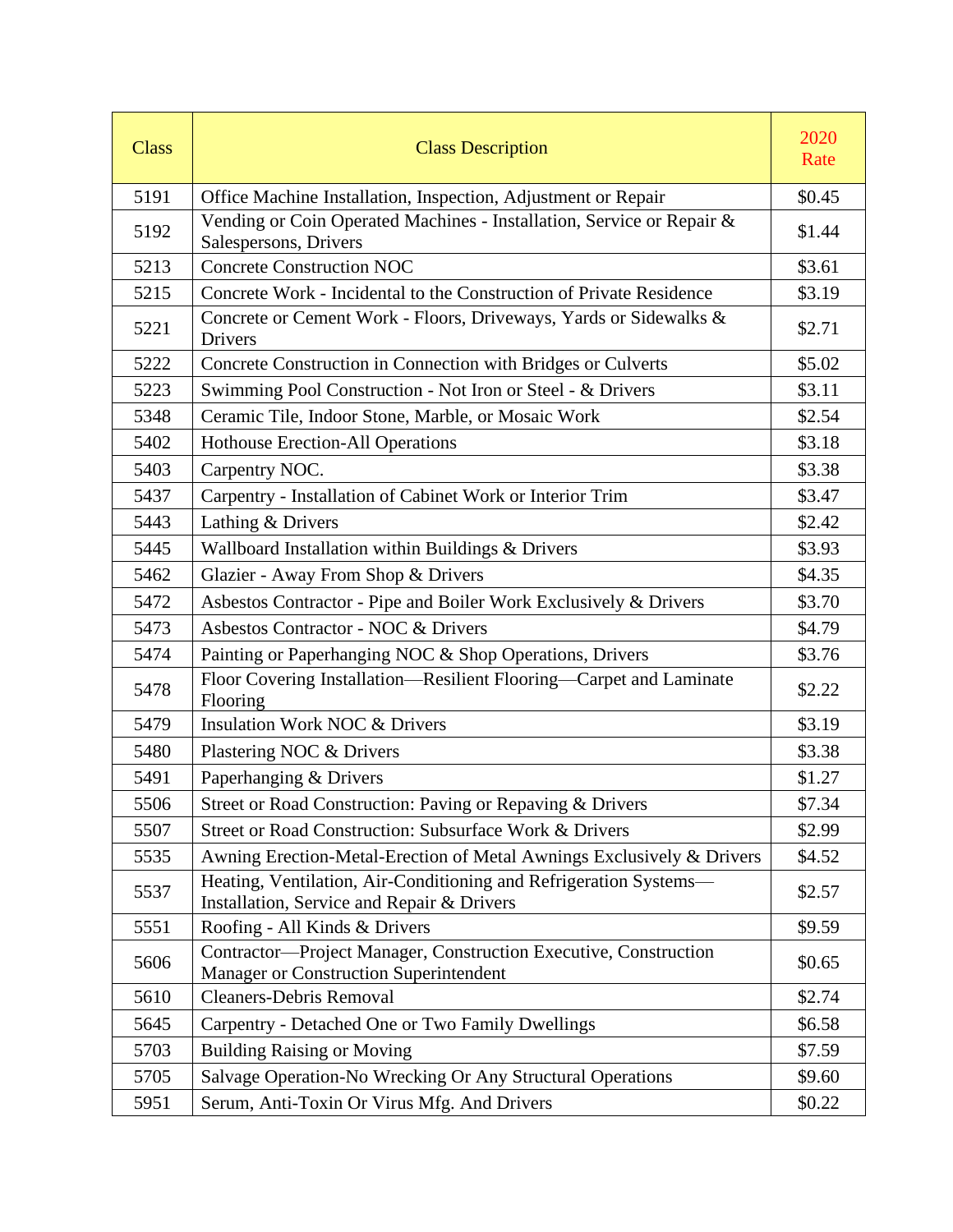| <b>Class</b> | <b>Class Description</b>                                                                                  | 2020<br>Rate |
|--------------|-----------------------------------------------------------------------------------------------------------|--------------|
| 6003         | Pile Driving                                                                                              | \$5.22       |
| 6005         | Jetty or Breakwater Construction - All Operations to Completion &<br>Drivers                              | \$2.17       |
| 6018         | Dam or Lock Construction: Earth Moving or Placing - All Operations &<br>Drivers                           | \$1.38       |
| 6045         | Levee Construction-All Operations To Completion And Drivers                                               | \$4.86       |
| 6204         | Drilling NOC & Drivers                                                                                    | \$3.47       |
| 6206         | Oil Or Gas Well: Cementing And Drivers                                                                    | \$2.14       |
| 6213         | Oil or Gas Well: Specialty Tool Operation NOC - By Contractor - All<br>Employees & Drivers                | \$0.96       |
| 6214         | Oil Or Gas Well: Perforating Of Casing-All Employees And Drivers                                          | \$1.07       |
| 6216         | Oil or Gas Lease Work NOC-by Contractor & Drivers                                                         | \$3.19       |
| 6217         | <b>Excavation &amp; Drivers</b>                                                                           | \$2.35       |
| 6229         | Irrigation or Drainage System Construction & Drivers                                                      | \$3.28       |
| 6233         | Oil or Gas Pipeline construction & Drivers                                                                | \$1.49       |
| 6235         | Oil or Gas Well: Drilling or Redrilling & Drivers                                                         | \$4.24       |
| 6236         | Oil or Gas Well: Installation or Recovery of Casing & Drivers                                             | \$3.81       |
| 6237         | Oil or Gas Well: Instrument Logging or Survey Work & Drivers                                              | \$1.04       |
| 6251D        | Tunneling - Not Pneumatic - All Operations                                                                | \$2.96       |
| 6252D        | <b>Shaft Sinking - All Operations</b>                                                                     | \$3.47       |
| 6306         | Sewer Construction - All Operations & Drivers                                                             | \$2.83       |
| 6319         | Gas Main or Connection Construction & Drivers                                                             | \$1.87       |
| 6325         | Conduit Construction - For Cables or Wires - & Drivers                                                    | \$2.23       |
| 6400         | Fence Erection - Metal                                                                                    | \$3.41       |
| 6503         | Potato Chip, Popcorn & Snack Chip Mfg. NOC                                                                | \$1.21       |
| 6504         | Food Sundries Mfg NOC                                                                                     | \$1.58       |
| 6702M*       | Railroad Construction-All Operations Including Clerical, Salespersons<br>And Drivers-Program I            | \$2.86       |
| 6703M*       | Railroad Construction-All Operations Including Clerical, Salespersons<br>And Drivers-Program II           | \$5.95       |
| 6704M*       | Railroad Construction-All Operations Including Clerical, Salespersons<br>And Drivers-Program II State Act | \$3.17       |
| 6801F        | Boatbuilding-Wood-NOC And Drivers.                                                                        | \$4.24       |
| 6811         | Boatbuilding-Wood-NOC And Drivers                                                                         | \$3.30       |
| 6824F        | <b>Boatbuilding Or Repair And Drivers</b>                                                                 | \$9.65       |
| 6826F        | <b>Marina And Drivers</b>                                                                                 | \$8.83       |
| 6834         | Boatbuilding or Repair & Drivers - Coverage Under State Act Only                                          | \$1.69       |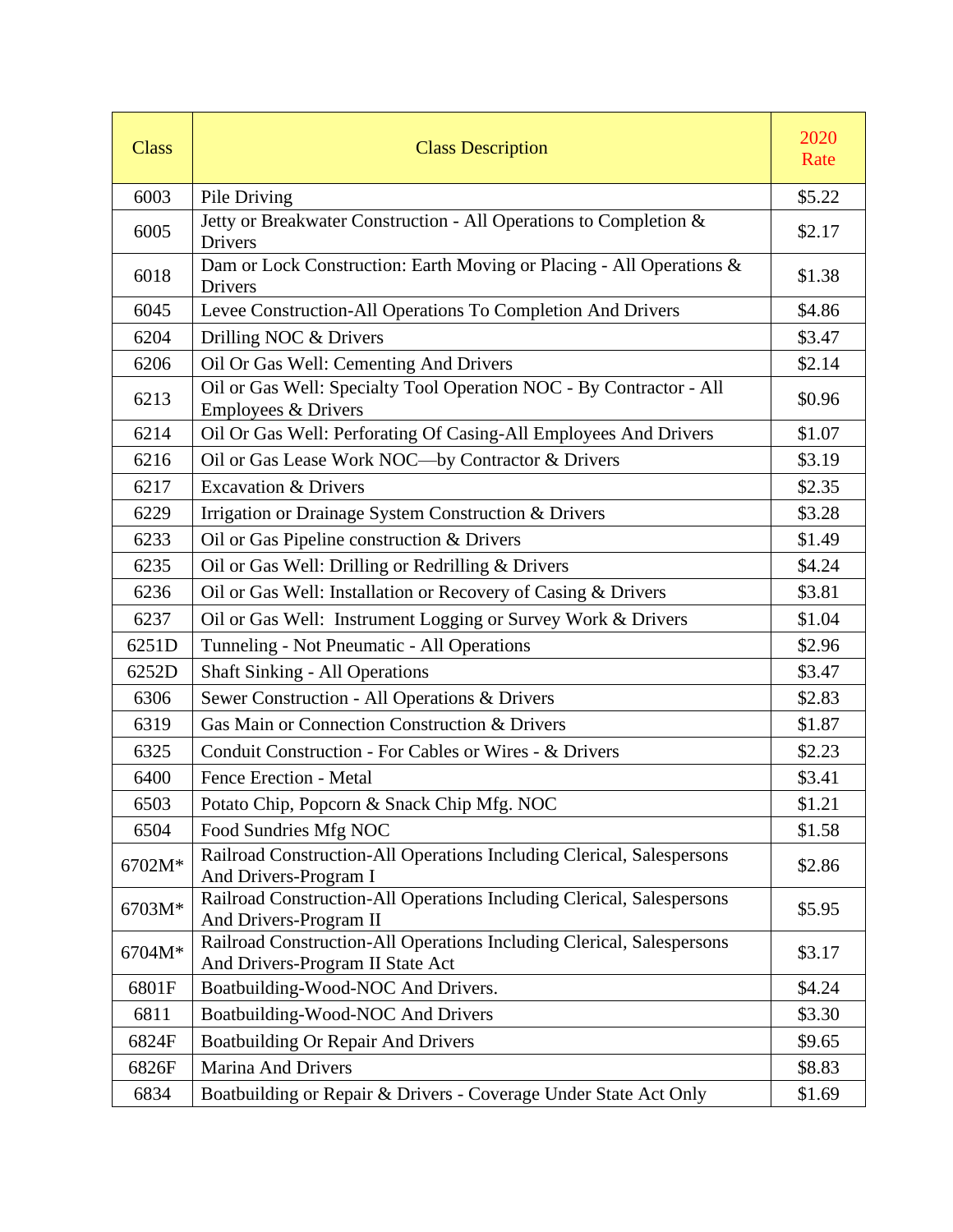| <b>Class</b> | <b>Class Description</b>                                                                                            | 2020<br>Rate |
|--------------|---------------------------------------------------------------------------------------------------------------------|--------------|
| 6836         | Marina & Drivers - Coverage Under State Act Only                                                                    | \$2.09       |
| 6843F        | Shipbuilding-Iron Or Steel-NOC And Drivers                                                                          | \$11.11      |
| 6845F        | Shipbuilding-Naval And Drivers                                                                                      | \$7.10       |
| 6854         | Shipbuilding-Iron Or Steel-NOC And Drivers                                                                          | \$2.82       |
| 6872F        | Ship Repair Conversion-All Operations And Drivers                                                                   | \$11.16      |
| 6874F        | Painting: Ship Hulls                                                                                                | \$19.48      |
| 6882         | Ship Repair Conversion-All Operations & Drivers. Coverage Under<br><b>State Act Only</b>                            | \$1.78       |
| 6884         | Painting Ship Hulls: Coverage Under State Act Only                                                                  | \$3.55       |
| 7016M        | Vessels NOC - Coverage Under Admiralty Law: Program I                                                               | \$2.07       |
| 7024M        | Vessels NOC - Coverage Under Admiralty Law: Program II - State Act<br><b>Benefits</b>                               | \$2.30       |
| 7038M        | Boat Livery - Boat Under 15 Tons - Program I                                                                        | \$3.55       |
| 7046M        | Vessels-Not Self-Propelled-Program I                                                                                | \$4.96       |
| 7047M        | Vessels-NOC                                                                                                         | \$4.32       |
| 7050M        | Boat Livery-Boats Under 15 Tons                                                                                     | \$7.40       |
| 7090M        | Boat Livery - Boat Under 15 Tons - Program II State Act Benefits                                                    | \$3.95       |
| 7098M        | Vessels-Not Self-Propelled-Program II                                                                               | \$5.52       |
| 7099M        | Vessels-Not Self-Propelled-Program II                                                                               | \$10.36      |
| 7133         | Railroad Operation, NOC All Employees & Drivers                                                                     | \$1.84       |
| 7151M        | Railroad Operation-All Employees Including Drivers-Program I                                                        | \$2.38       |
| 7152M        | Railroad Operation-All Employees Including Drivers-Program II                                                       | \$4.95       |
| 7153M        | Railroad Operation-All Employees Including Drivers-Program II                                                       | \$2.65       |
| 7219         | Trucking: NOC-All Employees & Drivers                                                                               | \$3.52       |
| 7222         | Trucking: Oil Field Equipment-All Employees And Drivers                                                             | \$3.67       |
| 7225         | Automobile Towing & Drivers                                                                                         | \$3.66       |
| 7230         | Trucking Parcel or Package Delivery-All Employees & Drivers                                                         | \$4.72       |
| 7231         | Mail, Parcel, or Package Delivery and Courier or Messenger Service<br>Companies—All Employees & Drivers             | \$4.94       |
| 7232         | Trucking: Mail, Parcel or Package Delivery - Under Contract with the US<br>Postal Service - All Employees & Drivers | \$4.80       |
| 7309F        | Stevedoring: NOC                                                                                                    | \$9.29       |
| 7313F        | Coal Dock Operation And Stevedoring                                                                                 | \$5.44       |
| 7317F        | Stevedoring: By Hand Or Hand Trucks Exclusively                                                                     | \$8.98       |
| 7327F        | Stevedoring: Containerized Freight And Drivers                                                                      | \$20.43      |
| 7333M        | Dredging - All Types - Coverage Under Admiralty Law: Program I                                                      | \$1.91       |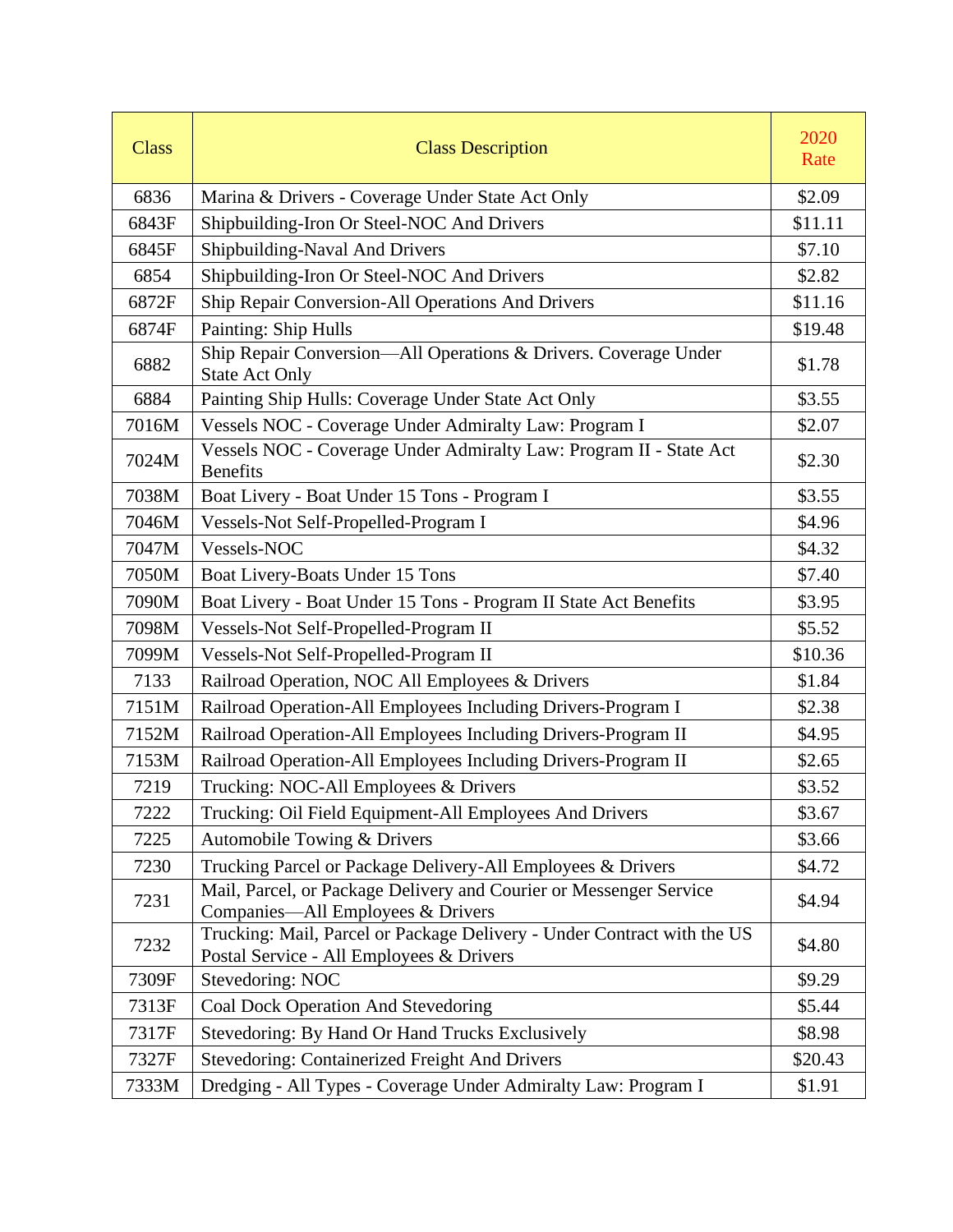| <b>Class</b> | <b>Class Description</b>                                                                       | 2020<br>Rate |
|--------------|------------------------------------------------------------------------------------------------|--------------|
| 7335M        | Dredging - All Types - Coverage Under Admiralty Law: Program II -<br><b>State Act Benefits</b> | \$2.12       |
| 7337M        | Dredging-All Types                                                                             | \$3.98       |
| 7350F        | Freight Handling NOC                                                                           | \$13.94      |
| 7360         | Freight Handling NOC - Coverage Under State Act Only                                           | \$2.26       |
| 7370         | Taxicab Co.: All Other Employees & Drivers                                                     | \$2.32       |
| 7380         | Drivers, Chauffeurs, Messengers, and Their Helpers NOC - Commercial                            | \$2.23       |
| 7382         | Bus Co.: All Other Employees & Drivers                                                         | \$2.48       |
| 7390         | Beer or Ale Dealer - Wholesale & Drivers                                                       | \$3.08       |
| 7394M        | Diving - Marine - Coverage Under Admiralty Law: Program I                                      | \$2.53       |
| 7395M        | Diving - Marine - Coverage Under Admiralty Law: Program II - State Act<br><b>Benefits</b>      | \$2.81       |
| 7398M        | Diving-Marine-Program II                                                                       | \$5.28       |
| 7402         | Aviation—Air Traffic Controllers Under Contract with the FAA                                   | \$0.11       |
| 7403         | Aviation—All Other Employees & Drivers                                                         | \$2.34       |
| 7405N        | Aviation—Air Carrier—Scheduled, Commuter, or Supplemental—Flying<br>Crew                       | \$0.73       |
| 7420         | Aviation-Stunt Flying, Racing, or Parachute Jumping-Flying Crew                                | \$5.14       |
| 7421         | Aviation-Transportation of Personnel in Conduct of Employer's<br><b>Business—Flying Crew</b>   | \$0.65       |
| 7422         | Aviation-NOC-Other Than Helicopters-Flying Crew                                                | \$1.05       |
| 7425         | <b>Aviation-Helicopters-Flying Crew</b>                                                        | \$1.13       |
| 7431N        | Aviation-Air Charter or Air Taxi-Flying Crew                                                   | \$0.65       |
| 7445N        | Non-ratable code for 7405                                                                      | \$0.39       |
| 7453N        | Non-ratable code for 7431                                                                      | \$0.36       |
| 7502         | Gas Co - Natural Gas - Local Distribution & Drivers                                            | \$1.13       |
| 7515         | Oil or Gas Pipeline Operation & Drivers                                                        | \$0.65       |
| 7520         | <b>Waterworks Operation &amp; Drivers</b>                                                      | \$1.94       |
| 7538         | Electric Light or Power Line Construction & Drivers                                            | \$2.97       |
| 7539         | Electric Light or Power Co. NOC - All Employees & Drivers                                      | \$0.82       |
| 7540         | Electric Light or Power Cooperative - REA Projects Only - All Employees<br>& Drivers           | \$1.60       |
| 7580         | Sewage Disposal Plant Operation & Drivers                                                      | \$1.83       |
| 7590         | Garbage Works                                                                                  | \$1.78       |
| 7600         | Telephone or Telegraph Co.: All Other Employees & Drivers                                      | \$2.48       |
| 7605         | Burglar Alarm Installation or Repair & Drivers                                                 | \$1.35       |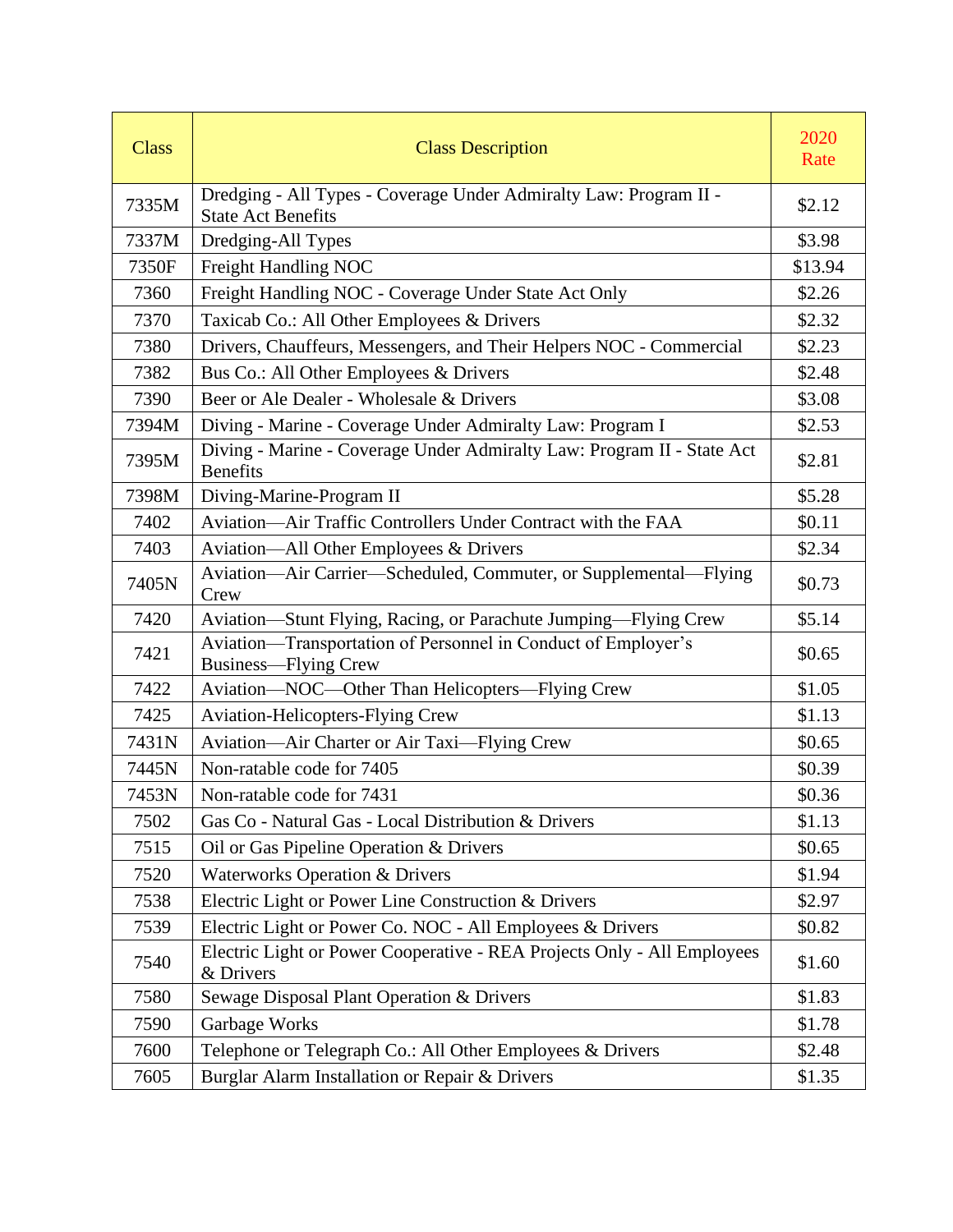| <b>Class</b> | <b>Class Description</b>                                                                                                           | 2020<br>Rate |
|--------------|------------------------------------------------------------------------------------------------------------------------------------|--------------|
| 7610         | Radio or Television Broadcasting Station - all employees & Clerical,<br>Drivers                                                    | \$0.33       |
| 7705         | Ambulance Service and EMS Providers & Drivers                                                                                      | \$4.01       |
| 7710         | Firefighters & Drivers                                                                                                             | \$1.98       |
| 7711X*       | Firefighters & Drivers-Volunteer                                                                                                   | \$7.08       |
| 7720         | Police Officers & Drivers                                                                                                          | \$1.80       |
| 7855         | Railroad Construction: Laying or Relaying of Tracks or Maintenance of<br>Way by Contractor-No Work on Elevated Railroads & Drivers | \$2.22       |
| 8001         | Store Florist & Drivers                                                                                                            | \$1.29       |
| 8002         | Automobile Rental Co.: All Other Employees & Counter Personnel,<br>Drivers                                                         | \$1.15       |
| 8006         | Gasoline Station: Self Service and Convenience / Grocery - Retail                                                                  | \$1.01       |
| 8008         | Store: Clothing, Wearing Apparel or Dry Goods - Retail                                                                             | \$0.59       |
| 8010         | <b>Store: Hardware</b>                                                                                                             | \$1.01       |
| 8013         | Store: Jewelry                                                                                                                     | \$0.23       |
| 8015         | Quick Printing-Copying Or Duplicating Service-All Employees &<br>Clerical, Salespersons, Drivers                                   | \$0.43       |
| 8017         | <b>Store: Retail NOC</b>                                                                                                           | \$0.64       |
| 8018         | <b>Store: Wholesale NOC</b>                                                                                                        | \$1.46       |
| 8021         | Store Meat, Fish or Poultry Dealer—Wholesale                                                                                       | \$1.66       |
| 8031         | Store: Meat, Fish or Poultry - Retail                                                                                              | \$1.30       |
| 8032         | Store Clothing, Wearing Apparel, or Dry Goods-Wholesale                                                                            | \$1.16       |
| 8033         | Store: Meat, Grocery and Provision Stores Combined - Retail NOC                                                                    | \$0.96       |
| 8037         | Store-Superstores And Warehouse Clubs                                                                                              | \$0.84       |
| 8039         | Store Department - Retail                                                                                                          | \$0.70       |
| 8044         | Store: Furniture & Drivers                                                                                                         | \$1.39       |
| 8045         | Store: Drug Retail                                                                                                                 | \$0.43       |
| 8046         | Store: Automobile Parts and Accessories NOC & Drivers                                                                              | \$1.12       |
| 8047         | <b>Store Drug-Wholesale</b>                                                                                                        | \$0.51       |
| 8058         | Building Material Dealer - New Materials Only: Store Employees                                                                     | \$1.22       |
| 8072         | Store: Book, Record, Compact Disk, Software, Video or Audio Cassette<br>Retail                                                     | \$0.36       |
| 8102         | <b>Seed Merchant</b>                                                                                                               | \$1.19       |
| 8103         | <b>Wool Merchant</b>                                                                                                               | \$1.46       |
| 8106         | Iron or Steel Merchant & Drivers                                                                                                   | \$3.05       |
| 8107         | Machinery Dealer NOC - Store or Yard - & Drivers                                                                                   | \$1.38       |
| 8111         | Plumbers' Supplies Dealer & Drivers                                                                                                | \$1.08       |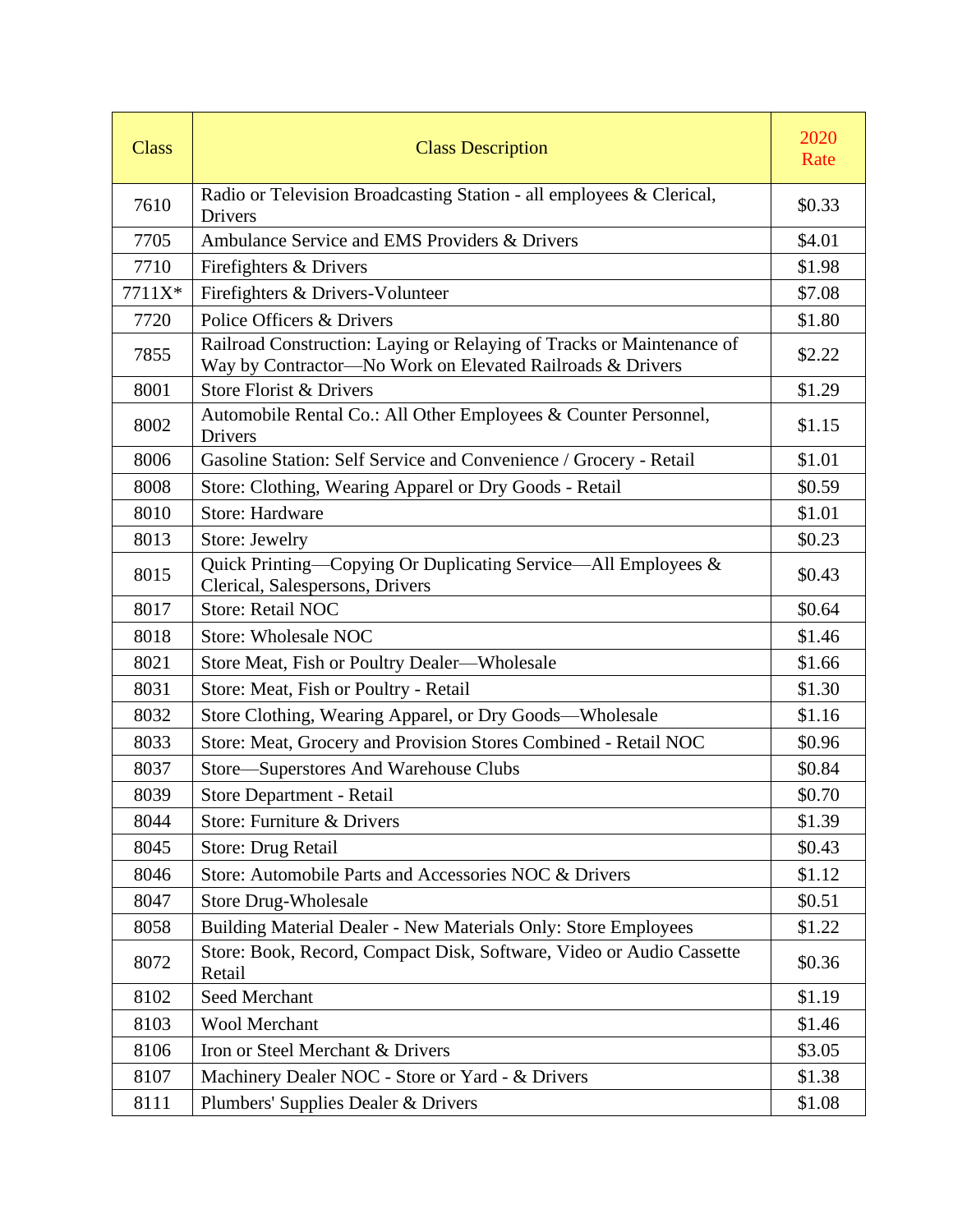| <b>Class</b> | <b>Class Description</b>                                                                                               | 2020<br>Rate |
|--------------|------------------------------------------------------------------------------------------------------------------------|--------------|
| 8116         | Farm Machinery Dealer - All Operations & Drivers                                                                       | \$1.32       |
| 8203         | Ice Mfg. or Distribution & Drivers                                                                                     | \$3.72       |
| 8204         | Building Material Yard & Local Managers, Drivers                                                                       | \$2.42       |
| 8209         | Vegetable Packing & Drivers                                                                                            | \$2.35       |
| 8215         | Feed, Fertilizer, Hay or Grain Dealer & Local Managers, Drivers - No<br>Mfg.                                           | \$1.95       |
| 8227         | <b>Construction or Erection Permanent Yard</b>                                                                         | \$2.74       |
| 8232         | Lumberyard New Materials Only: All Other Employees & Yard,<br>Warehouse, Drivers                                       | \$2.32       |
| 8233         | Coal Merchant & Local Managers, Drivers                                                                                | \$1.30       |
| 8235         | Sash, Door or Assembled Millwork Dealers & Drivers                                                                     | \$2.37       |
| 8263         | Junk Dealer & Drivers                                                                                                  | \$3.05       |
| 8264         | Bottle Dealer - Used & Drivers                                                                                         | \$4.60       |
| 8265         | Iron or Steel Scrap Dealer & Drivers                                                                                   | \$3.58       |
| 8279         | Stable or Breeding Farm & Drivers                                                                                      | \$3.38       |
| 8288         | Livestock Dealer or Commission Merchant & Salespersons, Drivers                                                        | \$3.83       |
| 8291         | Storage Warehouse - Cold                                                                                               | \$1.86       |
| 8292         | Storage Warehouse - NOC                                                                                                | \$1.92       |
| 8293         | Storage Warehouse - Furniture & Drivers                                                                                | \$4.17       |
| 8304         | Grain Elevator Operation And Local Managers, Drivers                                                                   | \$2.94       |
| 8350         | Gasoline or Oil Dealer & Drivers                                                                                       | \$4.31       |
| 8380         | Automobile Service or Repair Center & Drivers                                                                          | \$1.29       |
| 8381         | Gasoline Station Self-Service Only-Retail                                                                              | \$1.07       |
| 8385         | <b>Bus Co Garage Employees</b>                                                                                         | \$1.33       |
| 8392         | Automobile Storage Garage, Parking Lot or Parking Station, Valet<br>Service, Cashiers or Counter Personnel & Drivers   | \$1.13       |
| 8393         | Automobile Body Repair                                                                                                 | \$0.77       |
| 8500         | Metal Scrap Dealer & Drivers                                                                                           | \$3.59       |
| 8601         | Architect or Engineer - Consulting                                                                                     | \$0.28       |
| 8602         | Surveyors, Timber Cruisers, Oil or Gas Geologists or Scouts & Drivers                                                  | \$0.73       |
| 8603         | Architectural or Engineering Firm—Clerical                                                                             | \$0.05       |
| 8606         | Geophysical Exploration - Seismic - All Employees & Drivers                                                            | \$1.15       |
| 8709F        | Stevedoring: Talliers And Checking Clerks Engaged In Connection With<br><b>Stevedore Work</b>                          | \$5.26       |
| 8719         | Stevedoring: Talliers and Checking Clerks Engaged in Connection with<br>Stevedore Work - Coverage Under State Act Only | \$0.87       |
| 8720         | Inspection of Risks for Insurance or Valuation Purposes NOC                                                            | \$0.70       |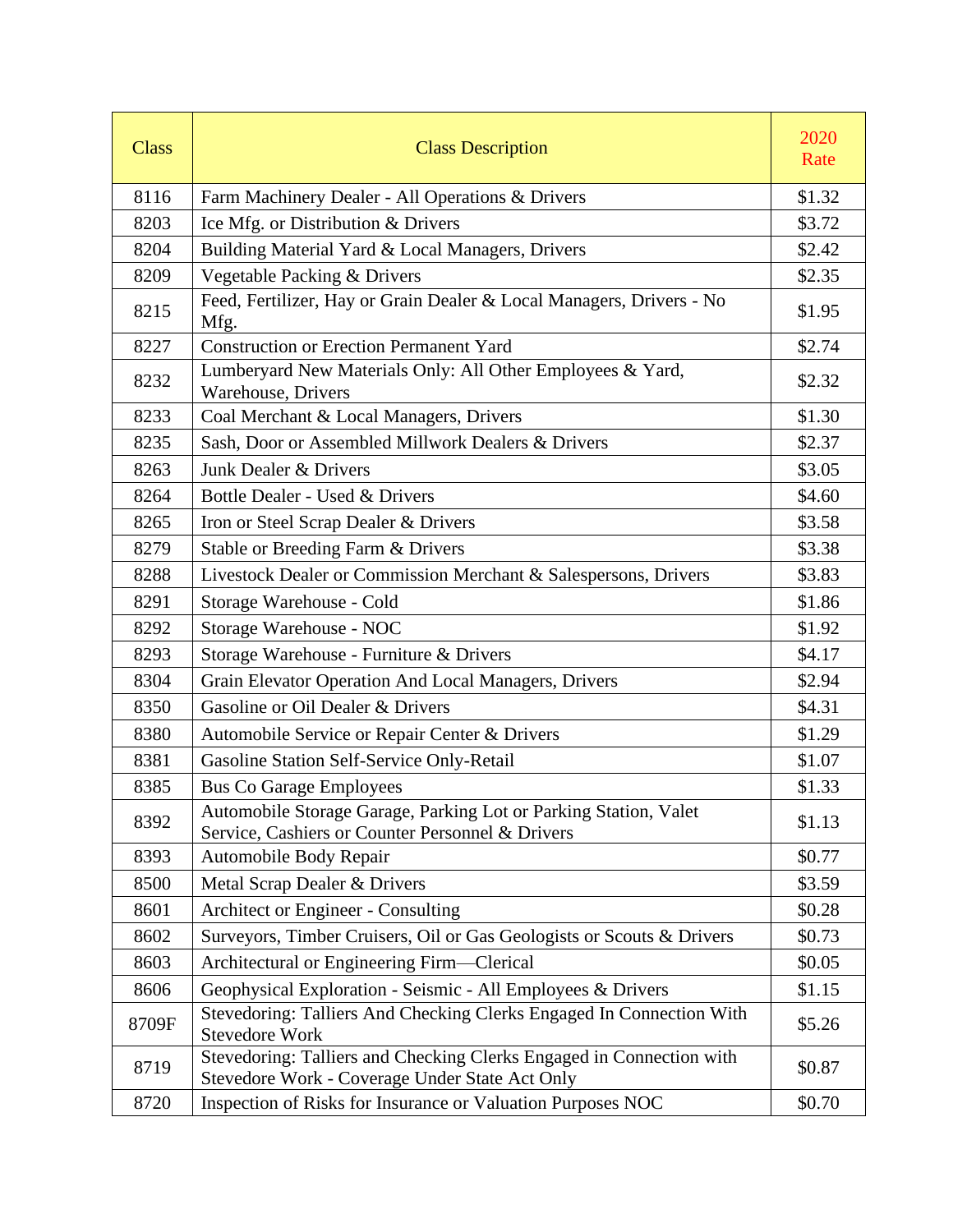| <b>Class</b> | <b>Class Description</b>                                                                                                   | 2020<br>Rate |
|--------------|----------------------------------------------------------------------------------------------------------------------------|--------------|
| 8721         | Real Estate Appraisal Company - Outside Employees                                                                          | \$0.19       |
| 8723         | Insurance Companies--Including Clerical and Salespersons                                                                   | \$0.11       |
| 8725         | Inventory Counters—Traveling—Including Salespersons & Clerical                                                             | \$1.46       |
| 8726F        | Steamship Line Or Agency-Port Employees: Superintendents, Captains,<br>Engineers, Stewards Or Their Assistants, Pay Clerks | \$2.91       |
| 8734M        | Salespersons, Collectors Or Messengers-Outside-Program II                                                                  | \$0.33       |
| 8737M        | Salespersons, Collectors Or Messengers-Outside-Program I                                                                   | \$0.30       |
| 8738M        | Salespersons, Collectors Or Messengers-Outside-Program II                                                                  | \$0.62       |
| 8742         | Salespersons or Collectors-Outside                                                                                         | \$0.23       |
| 8745         | News Agent or Distributor of Magazines or Other Periodicals - Not Retail<br>Dealer - & Salespersons, Drivers               | \$2.26       |
| 8748         | Automobile Salespersons                                                                                                    | \$0.39       |
| 8755         | Labor Union - All Employees                                                                                                | \$0.20       |
| 8799         | Mailing or Addressing Company or Letter Service Shop-Clerical Staff                                                        | \$0.31       |
| 8800         | Mailing or Addressing Company or Letter Service Shop                                                                       | \$0.90       |
| 8803         | Auditors, Accountant or Factory Cost or Office Systematizer - Traveling                                                    | \$0.05       |
| 8805M        | Clerical Office Employees-NOC-Program II                                                                                   | \$0.20       |
| 8810         | <b>Clerical Office Employees NOC</b>                                                                                       | \$0.14       |
| 8814M        | Clerical Office Employees-NOC-Program I                                                                                    | \$0.18       |
| 8815M        | Clerical Office Employees-NOC-Program II                                                                                   | \$0.38       |
| 8820         | Attorney - All Employees & Clerical, Messengers, Drivers                                                                   | \$0.08       |
| 8824         | <b>Retirement Living Centers Health Care Employees</b>                                                                     | \$1.78       |
| 8826         | Retirement Living Centers: All Other Employees, Salespersons & Drivers                                                     | \$1.24       |
| 8831         | Hospital - Veterinary & Drivers                                                                                            | \$0.74       |
| 8832         | Physician & Clerical                                                                                                       | \$0.15       |
| 8833         | <b>Hospital - Professional Employees</b>                                                                                   | \$0.46       |
| 8835         | Home, Public, and Traveling Healthcare—All Employees                                                                       | \$1.21       |
| 8842         | Mental Health Group Care Homes-All Employees And Drivers                                                                   | \$1.52       |
| 8855         | Banks and Trust Companies--All Employees, Salespersons, Drivers &<br>Clerical                                              | \$0.11       |
| 8856         | Check Cashing Establishments--All Employees, Salespersons, Drivers &<br>Clerical                                           | \$0.26       |
| 8864         | Social Services Organization-All Employees, Salespersons and Drivers                                                       | \$0.96       |
| 8868         | College: Professional Employees & Clerical                                                                                 | \$0.22       |
| 8869         | Child Day Care Center - Professional Employees and Clerical,<br>Salespersons                                               | \$0.59       |
| 8871         | <b>Clerical Telecommuter Employees</b>                                                                                     | \$0.05       |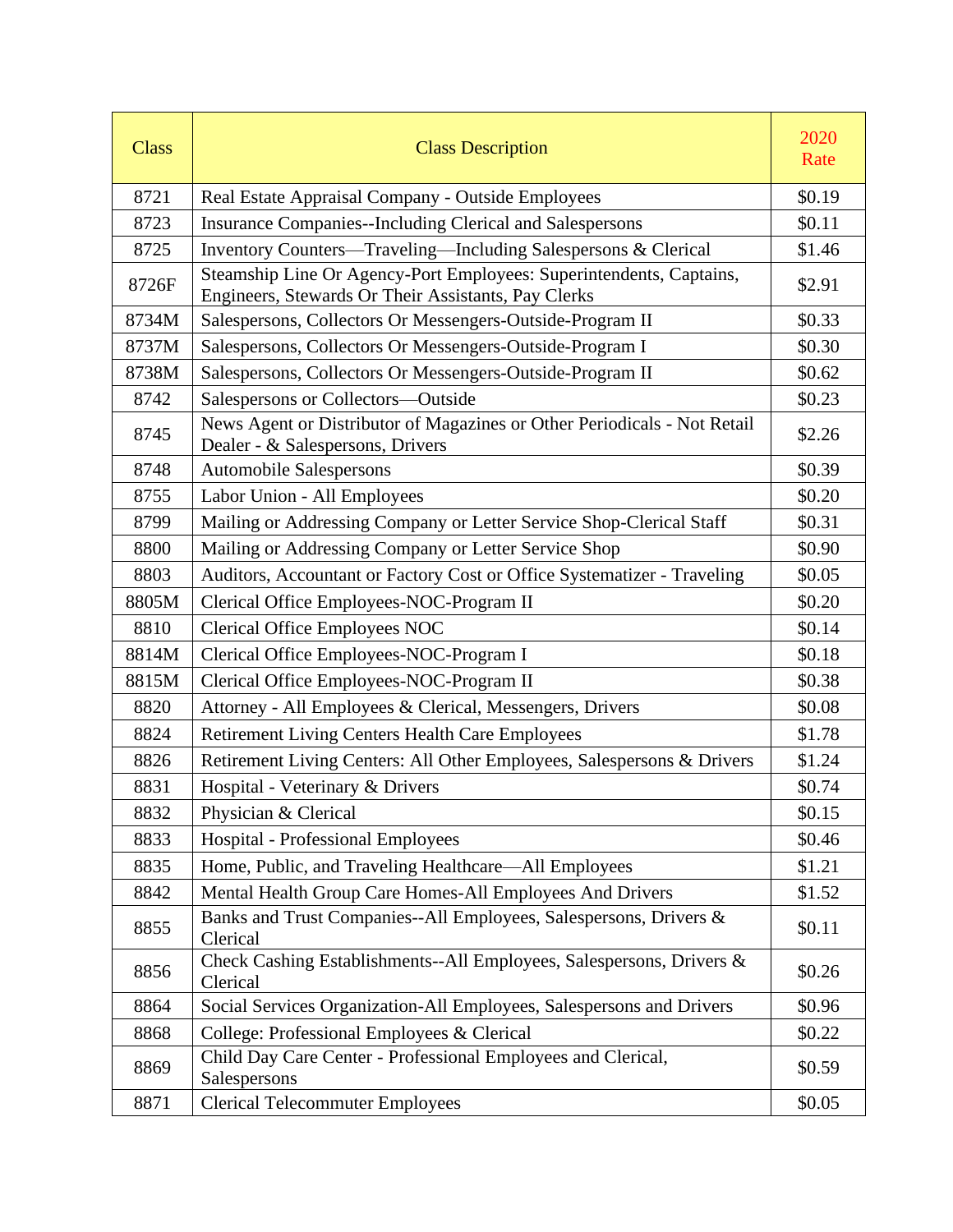| <b>Class</b> | <b>Class Description</b>                                                                                                                                           | 2020<br>Rate |
|--------------|--------------------------------------------------------------------------------------------------------------------------------------------------------------------|--------------|
| 8901         | Telephone or Telegraph Co Office or Exchange Employees & Clerical                                                                                                  | \$0.09       |
| 9012         | Buildings - Operation by Owner, Lessee or Real Estate Management Firm:<br>Professional Employees, Property Managers and Leasing Agents &<br>Clerical, Salespersons | \$0.71       |
| 9014         | Building Operation by Contractors & Drivers                                                                                                                        | \$1.43       |
| 9015         | Buildings - Operation by Owner or Lessee or Real Estate Management<br>Firm: All Other Employees                                                                    | \$2.03       |
| 9016         | Amusement Park or Exhibition Operation & Drivers                                                                                                                   | \$1.38       |
| 9019         | Bridge or Vehicular Tunnel Operation & Drivers                                                                                                                     | \$1.47       |
| 9033         | Housing Authority & Clerical, Salespersons, Drivers                                                                                                                | \$1.43       |
| 9040         | Hospital: All Other Employees                                                                                                                                      | \$2.14       |
| 9044         | Casino Gambling - Hotel all Employees & Clerical, Salespersons, Drivers                                                                                            | \$0.74       |
| 9052         | Hotel: All Other Employees & Salespersons, Drivers                                                                                                                 | \$1.05       |
| 9058         | <b>Hotel Restaurant Employees</b>                                                                                                                                  | \$0.96       |
| 9060         | Club - Country, Golf, Fishing or Yacht - & Clerical                                                                                                                | \$0.85       |
| 9061         | Club NOC & Clerical                                                                                                                                                | \$0.73       |
| 9062         | Casino Gambling: All Employees & Clerical, Salespersons, Drivers                                                                                                   | \$0.74       |
| 9063         | YMCA, YWCA, YMHA or YWHA, Institution - All Employees &<br>Clerical                                                                                                | \$0.50       |
| 9077F        | United States Armed Service Risk-All Employees & Drivers                                                                                                           | \$3.07       |
| 9082         | <b>Restaurant NOC</b>                                                                                                                                              | \$0.64       |
| 9083         | <b>Restaurant: Fast Food</b>                                                                                                                                       | \$0.60       |
| 9084         | Bar, Discotheque, Lounge, Nightclub or Tavern                                                                                                                      | \$0.73       |
| 9088a        | Rocket Or Missile Testing Or Launching & Drivers                                                                                                                   | a            |
| 9089         | <b>Billiard Hall</b>                                                                                                                                               | \$0.48       |
| 9093         | <b>Bowling Lane</b>                                                                                                                                                | \$0.74       |
| 9101         | College: All Other employees                                                                                                                                       | \$2.93       |
| 9102         | Park, NOC - All Employees & Drivers                                                                                                                                | \$1.69       |
| 9154         | Theater NOC: All Other Employees                                                                                                                                   | \$0.87       |
| 9156         | Theater NOC: Players, Entertainers or Musicians                                                                                                                    | \$1.46       |
| 9170         | Buildings-Operation by Contractors-Includes window cleaning above one<br>story                                                                                     | \$4.99       |
| 9178         | Athletic Sports or Park: Non-contact Sports                                                                                                                        | \$2.79       |
| 9179         | Athletic Sports or Park: Contact Sports                                                                                                                            | \$6.71       |
| 9180         | Amusement Device Operation NOC - Not Traveling - & Drivers                                                                                                         | \$3.81       |
| 9182         | Athletic Sports or Park: Operations & Drivers                                                                                                                      | \$1.25       |